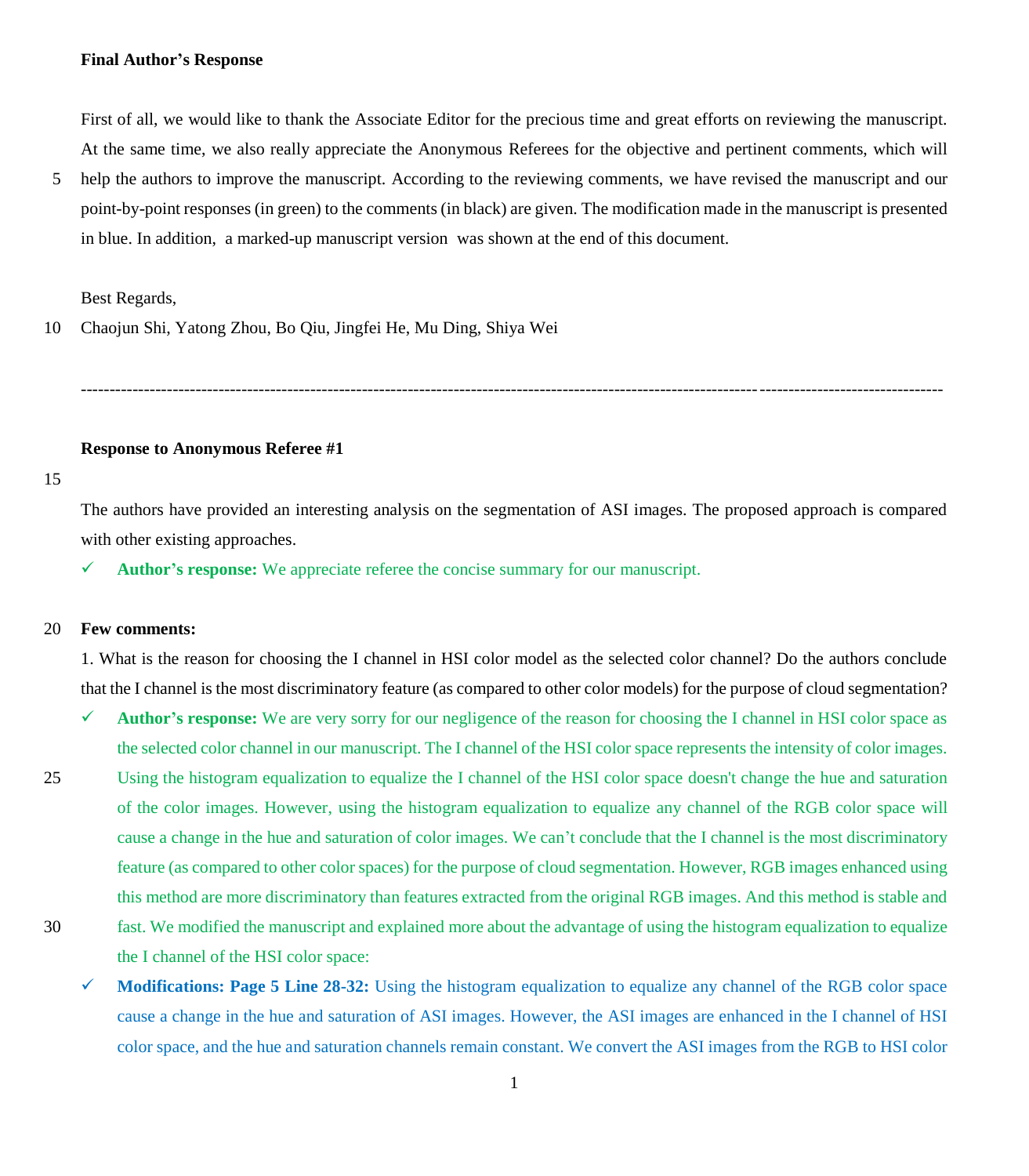space, and use the histogram equalization to equalize the I channel of the HSI color space. Then the images are converted from the HSI back to RGB color space to obtain the enhanced images. This method is stable and fast.

- 2. Related works on nocturnal cloud image cloud segmentation is ignored in the related literature. Few works are already
- 5 available on nighttime cloud images. For example:

a) https://www.osapublishing.org/ao/abstract.cfm?uri=ao-55-22-6040

- b) https://ieeexplore.ieee.org/document/8296300
- $\checkmark$  **Author's response:** We appreciate this suggestion from the reviewer. We added discussion about this two works in the Section 1 Introduction of our manuscript as below:
- 10 ✓ **Modifications: Page3 Line 20-25:** Gacal et al. (2016) proposed a algorithm to segment nocturnal cloud images using a single fixed threshold method. The algorithm used temporal averaging to estimate the cloud cover based on the segmentation results of the images near the zenith. However, due to factors such as moonlight, lighting, and weather conditions, it is difficult to accurately segment cloud pixels by a single fixed threshold method. Dev et al. (2017) proposed a superpixel-based algorithm to segment nocturnal sky/cloud images, and the first nocturnal sky/cloud image 15 segmentation database was released to the public in this paper.
	- ✓ **Page 12 Line 1-3:** Gacal, G. F. B., Antioquia, C., and Lagrosas, N.: Ground-based detection of nighttime clouds above Manila Observatory (14.64 degrees N, 121.07 degrees E) using a digital camera, Appl. Optics, 55, 6040-6045, https://doi.org/10.1364-/AO.55.006040, 2016.
- ✓ **Page 11 Line 23-24:** Dev, S., Savoy, F. M., Lee, Y. H., and Winkler, S.: Nighttime sky/cloud image segmentation, 2017 20 IEEE International Coference on Image Processing, https://doi.org/10.1109/ICIP.2017.8296300, 2017.

3. Please provide more details how the software LabelMe is used to create the groundtruth images. As clouds have a fuzzy shape, I presume it is difficult to accurately label the cloud boundaries.

- ✓ **Author's response:** It is really true as referee suggested that it is difficult to accurately label the cloud boundaries due to 25 the blurring of the shape of the cloud. But we didn't find a better way to label cloud pixels, so we used software LabelMe to manually label them. In the next work, finding a more advanced method to label data sets is an important direction of our research. Considering the referee's suggestion, we modified the manuscript and provide more details how the software LabelMe is used to create the groundtruth images.
- ✓ **Modifications: Page 4 Line 17-20:** First, open the image to be labeled in the software LabelMe. Second, label the cloud 30 pixels with multiple closed curves to ensure the cloud pixels inside the curve and sky background outside the curve. And then, set the labeled cloud pixel to blue and the unlabeled sky background to black. A json file is generated after the label is completed. Finally convert the json file into a labeled image.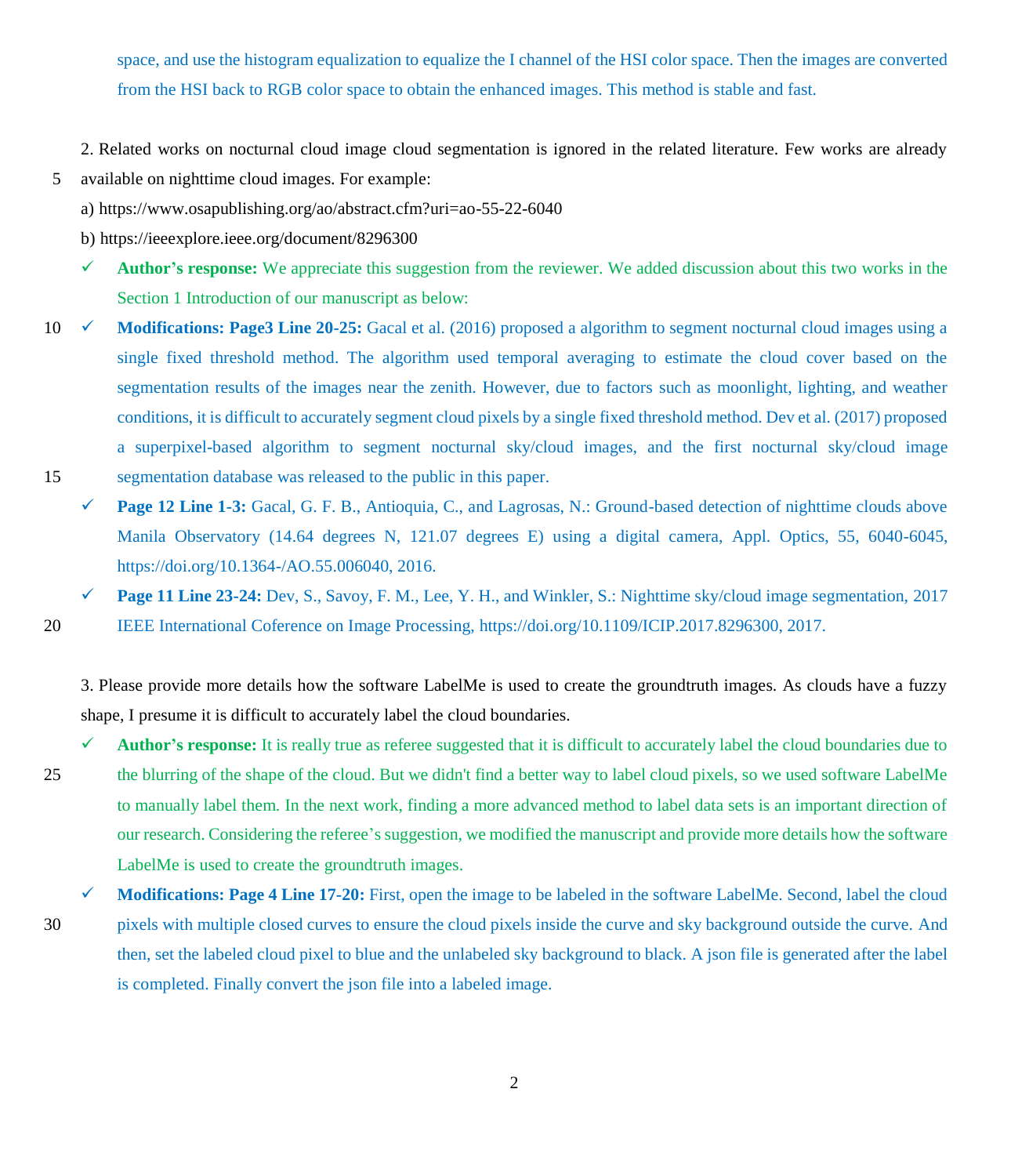4. What is the motivation of using histogram equalization in the I channel of HSI model, and then converting back to RGB color space? I wonder, if this process provides a boost in the performance of the EFCN approach. In order to conclusively prove it, it is absolutely important to benchmark the performance of EFCN approach on regular RGB images (without any histogram equalization).

- 5 ✓ **Author's response:** The motivation of using histogram equalization in the I channel of HSI space is to enhance the intensity (I channel) of images. The focus of our manuscript is on RGB cloud images segmentation, so the enhanced images are converted from HSI space to RGB space. This process is a key step in EFCN algorithm. In our experiments, we use FCN algorithm as the benchmark to evaluate the performance of EFCN algorithm. FCN algorithm processes regular RGB images without any histogram equalization.
- 10
- 5. Words like 'map6', 'map7', 'deconv2', 'argmax2' etc. should be referred in \texttt{} format, or a different font style.
- ✓ **Author's response:** We modified the font format for these words using Arial different with Times New Roman. The modified words are represented in blue as below:
- ✓ **Modifications: Figure 3:**



15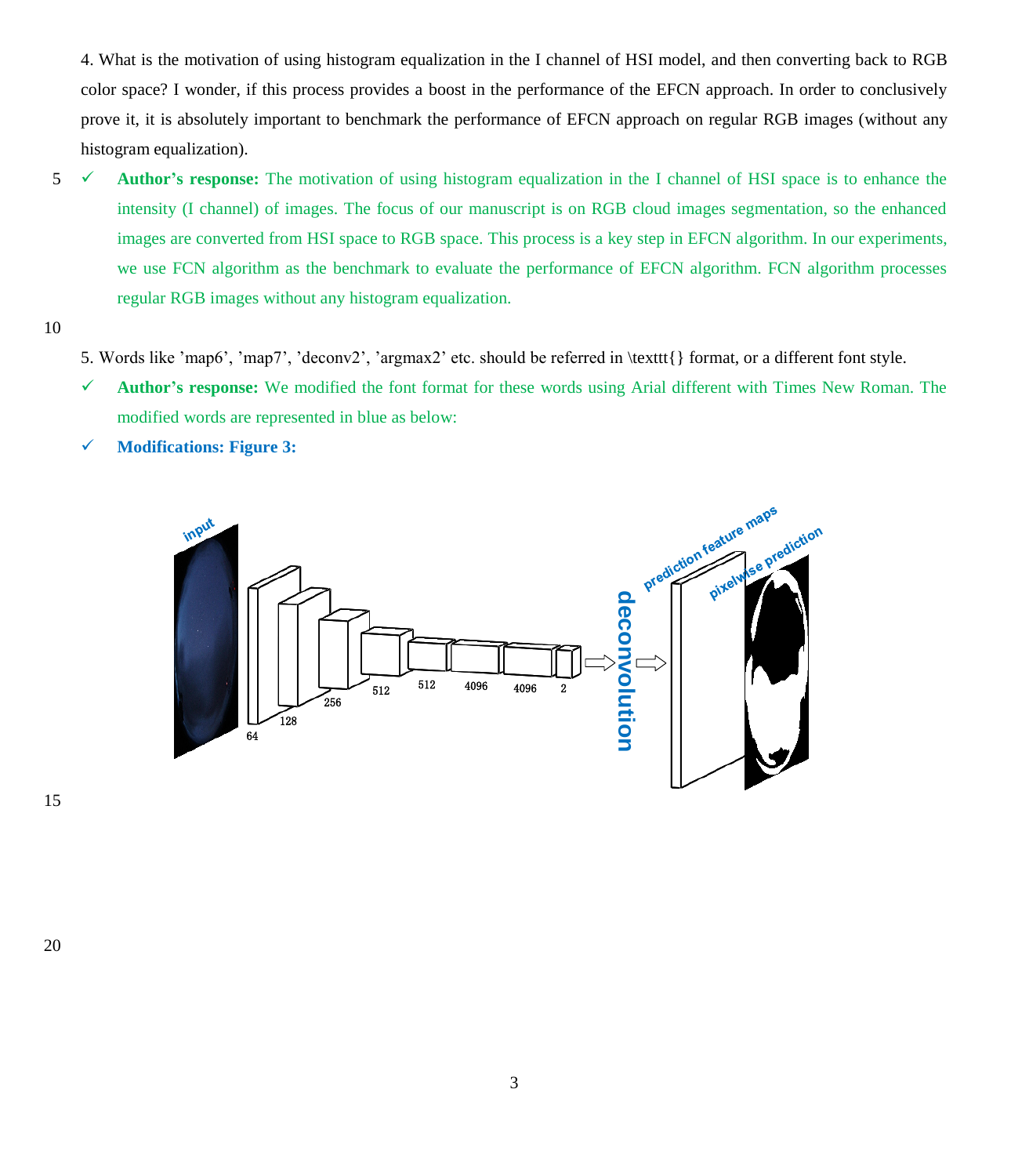**Figure 4:**



6. What is the accuracy of the proposed approach when the EFCN model is trained on both the daytime and nighttime images

- 5 together, so that a single trained model can be used to detect cloud pixels from both nocturnal and diurnal images?
	- $\checkmark$  **Author's response:** In order to more fully verify the robustness of the proposed algorithm, we added a third experiment in the revised manuscript. In the third experiment, the training set and test set include diurnal and nocturnal ASI images. The experimental result shows that the best EFCN-8s model after iterative training can segment the diurnal and nocturnal clouds simultaneously and achieve good segmentation result. We modified the manuscript as below:
- 10 ✓ **Modifications: Page 8 Line 29-33, Page 9 Line 1-2:** In the third set of experiments, the cloud pixels in the diurnal and nocturnal ASI images are segmented simultaneously. The segmentation results of the proposed EFCN-8s and other four algorithms are shown in Fig. 8. Figure 8(a) represents the diurnal ASI image, the ground truth of the corresponding ASI image and the segmentation results of the proposed EFCN-8s and other four algorithms. Figure 8(b) represents the nocturnal ASI image, the ground truth of the corresponding ASI image and the segmentation results of the proposed 15 EFCN-8s and other four algorithms. As shown in Fig. 8, consistent with the results obtained in experiment 1 and experiment 2, the proposed EFCN-8s has the best segmentation results, which verifies that the proposed algorithm is robust.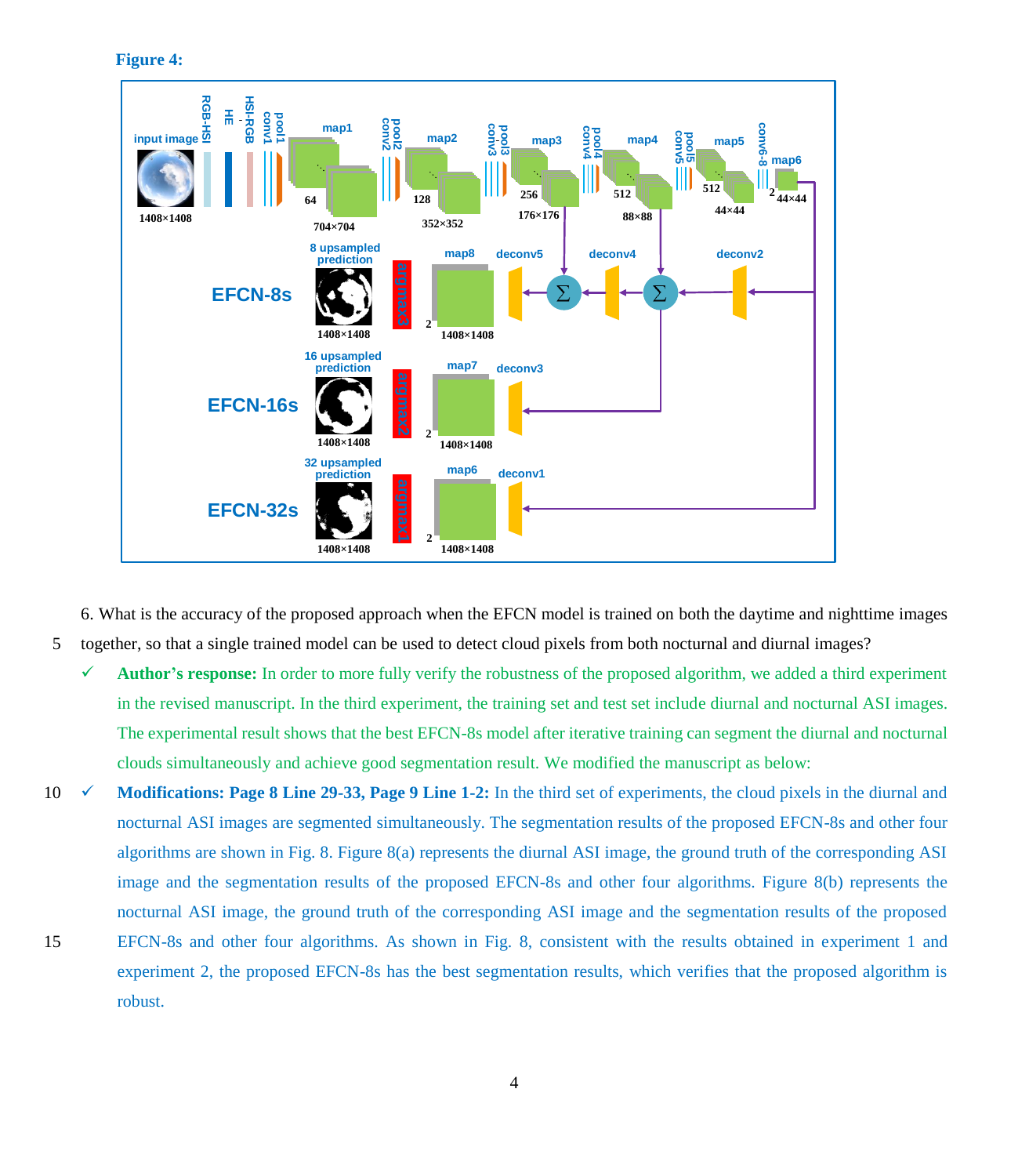- ✓ **Page 10 Line 11-16:** Table 4 lists the performance of different algorithms on the cloud segmentation of diurnal and nocturnal ASI images in the third set of experiments. Table 4 shows that the results obtained in the third set of experiments are consistent with the first and second set of experiments. The proposed EFCN-8s has the best segmentation results compared with the other four algorithms (OTSU, FCN-8s, EFCN-32s, and EFCN-16s). The mean IU of the proposed
- 

5 EFCN-8s in experiment 3 increases by 0.0205 compared with experiment 1 and decreases by 0.0163 compared with experiment 2. This result verifies that the proposed EFCN-8s is robust.

✓ **Page 10 Line 28-30:** In the third set of experiments, the cloud pixels in the diurnal and nocturnal ASI images were segmented simultaneously. The results were consistent with the first and second set of experiments which verified that the proposed EFCN-8s was robust.

10 ✓ **Figure 8:**



**(a)Results of different diurnal cloud segmentation algorithms. (1) Original diurnal ASI image, (2) ground truth of the corresponding ASI image in (1), (3) result of OTSU, (4) result of EFCN-32s, (5) result of EFCN-16s, (6) result of FCN-8s, (7) result of the proposed EFCN-8s.**



**(b)Results of different nocturnal cloud segmentation algorithms. (1) Original nocturnal ASI image, (2) ground truth of the corresponding ASI image in (1), (3) result of OTSU, (4) result of EFCN-32s, (5) result of EFCN-16s, (6) result of FCN-8s, (7) result of the proposed EFCN-8s.**

**Figure 8. Results of different diurnal and nocturnal cloud segmentation algorithms.**

20 ✓ **Table 4:**

**Table 4 Comparison of cloud segmentation results of different algorithms on diurnal and nocturnal ASI images.**

| algorithms     | pixel acc | mean acc | mean IU | fw IU  |
|----------------|-----------|----------|---------|--------|
| <b>OTSU</b>    | 0.7021    | 0.7294   | 0.5552  | 0.3017 |
| FCN-8s         | 0.9234    | 0.9017   | 0.8224  | 0.4329 |
| EFCN-32s       | 0.9284    | 0.9025   | 0.8365  | 0.4369 |
| EFCN-16s       | 0.9308    | 0.8993   | 0.8327  | 0.4373 |
| <b>EFCN-8s</b> | 0.9459    | 0.9251   | 0.8686  | 0.4501 |

7. Please check out this similar recent work: https://arxiv.org/abs/1904.07979. Include this discussion in the Section 1 Introduction of your manuscript, so that all related recent works are included in the literature review.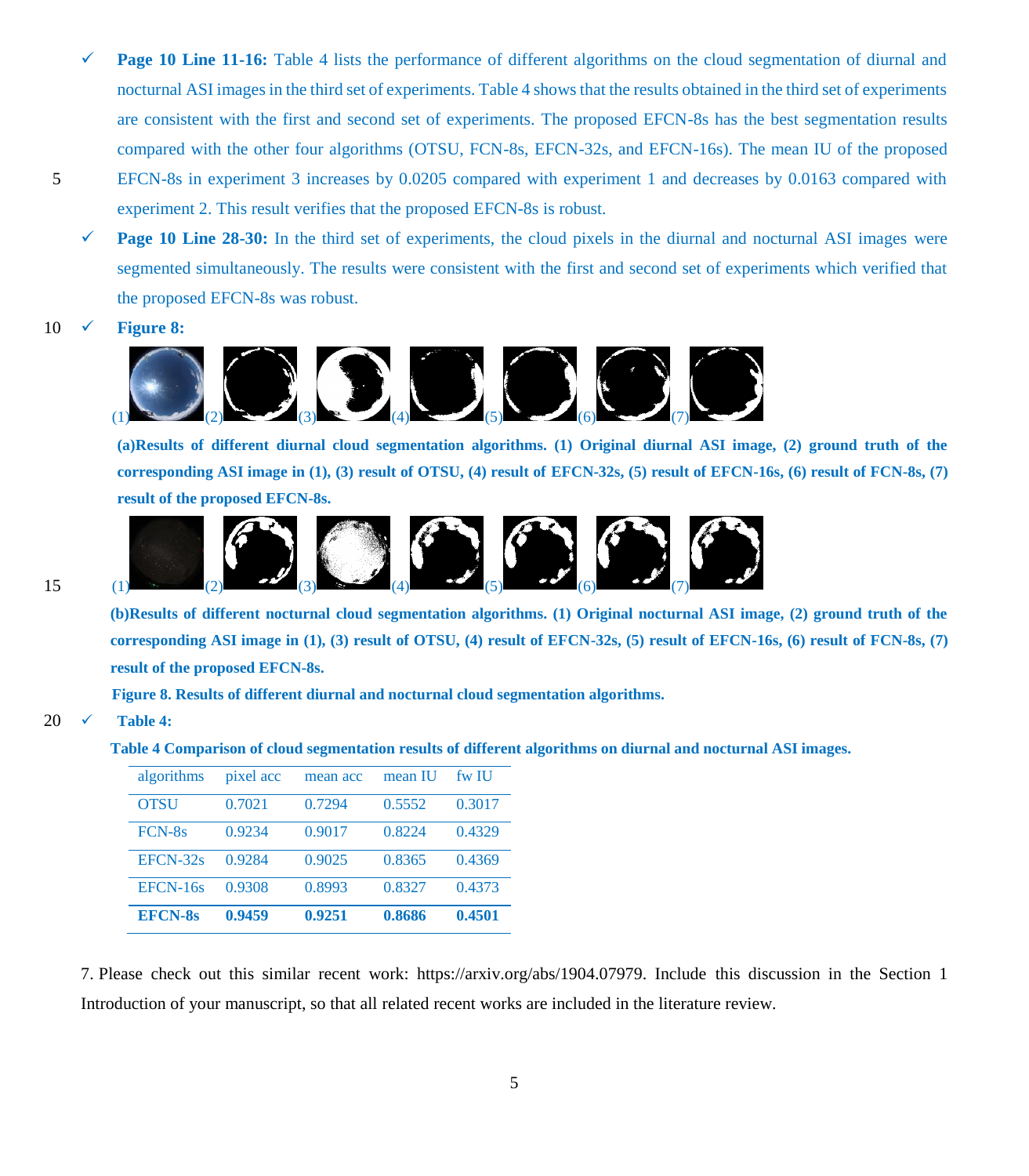- ✓ **Author's response:** We have made a discussion of this similar recent work: https://arxiv.org/abs/1904.07979 in the Section 1 Introduction of our revised manuscript.
- $\checkmark$  **Modifications: Page 3 Line 25-26:** Dev et al. (2019) first integrated diurnal and nocturnal images segmentation into one framework. They proposed a light-wight deep-learning architecture named CloudSegNet to segment them and achieved 5 good results.
	- **Page 11 Line 21-22:** Dev, S., Nautiyal, A., Lee, Y. H., and Winkler, S.: CloudSegNet: A Deep Network for Nychthemeron Cloud Image Segmentation, IEEE Geosci. Remote S., 2019.

8. Is the dataset of labelled cloud images with corresponding ground truth masks available to the public for further 10 benchmarking?

- ✓ **Author's response:** Greatly thanks for the comment from referee. Indeed, publishing the data set of labeled cloud images with corresponding ground truth masks is helpful for public for further benchmarking. We are very willing to announce our data set. Actually, the data set is provided by the Key Laboratory of Optical Astronomy at the National Astronomical Observatories of Chinese Academy of Sciences (KLOA-NAO-CAS) and we need to apply to the KLOA-NAO-CAS
- 15 before we publish the data set. If the KLOA-NAO-CAS agrees to our application, we will publish the data set as soon as possible.

9. The nighttime images, in general, are more noisy in nature, as compared to the daytime images (refer to Figure 5). Can you comment on the reason for the noisy nature?

- 20 **✓ Author's response:** For nighttime images, the cloud and sky background pixel values are very close and very low and difficult to distinguish. The influence of sunlight on it is very weak, and weak light such as moonlight and starlight has a great influence on it. For daytime images, intense sunlight can ignore the effects of starlight and moonlight. Cloud and sky background pixel values vary greatly and can be easily distinguished. Therefore nighttime images are more noisy than daytime images.
- 25 ✓ **Modifications: Page 3 Line 17-20:** For nocturnal ASI images, cloud and sky background pixel values are very low and difficult to distinguish. The effect of sunlight on nocturnal ASI images is very weak, but weak light such as moonlight and starlight have a great influence on it. Therefore nocturnal ASI images are more noisy than diurnal ASI images.

## **Response to Anonymous Referee #2**

#### 30

## **General comments**

This manuscript proposes a new diurnal and nocturnal automatic cloud segmentation algorithm using Enhancement Fully Convolutional Networks. It is of great significance for astronomical observations and meteorological observations. The experimental data are provided by the Key Laboratory of Optical Astronomy at the National Astronomical Observatories of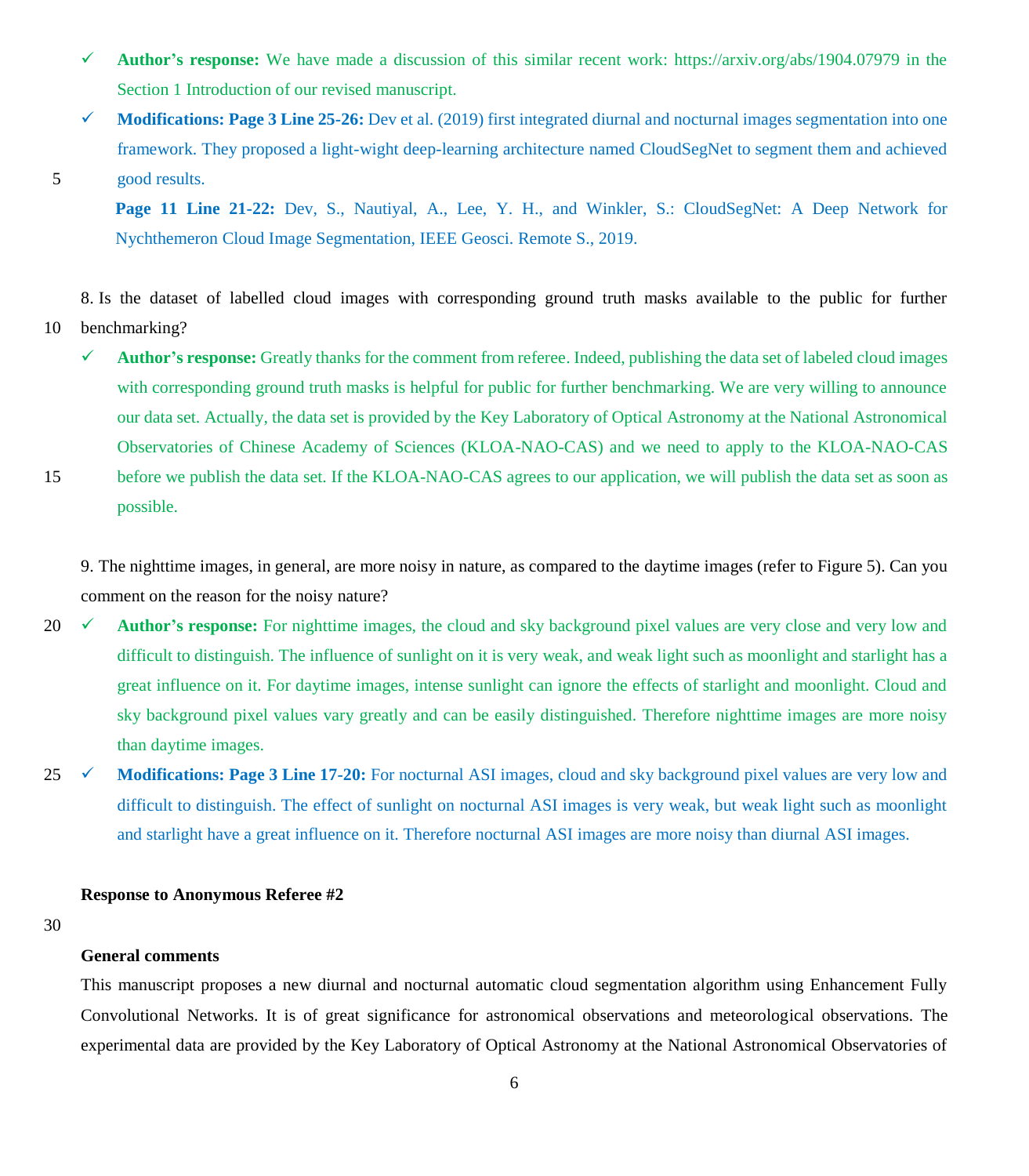CAS. And in the experiments, the proposed EFCN-8s is compared with other four algorithms (OTSU, FCN-8s, EFCN-32s, and EFCN-16s) using four evaluation metrics. The manuscript demonstrates that the EFCN-8s is much more accurate in the cloud segmentation for diurnal and nocturnal ASI images than other four algorithms.

Overall, the scientific significance and quality of this paper is good. I would recommend it for publication in AMT if the 5 authors consider the comments below in a revised version of the paper.

 $\checkmark$  **Author's response:** We appreciate referee the careful reading and helpful comments for our manuscript. The objective and pertinent comments will help the authors to improve the manuscript.

## **Specific comments**

- 10 1. The development of the ground-based full-sky cloud measuring instruments described in the second paragraph of the manuscript is a bit confusing. I suggest it should be described in the order of development time of the ground-based full-sky cloud measuring instruments.
- ✓ **Author's response:** We appreciate this hint from the referee. Indeed, we did neglect that we should describe the development of the ground-based full-sky cloud measuring instruments in the order of development time. We modified 15 our manuscript as below:
	- ✓ **Modifications: Page 2 Line 10-15:** Currently the most representative instruments include Whole Sky Imager(WSI; Johnson et al., 1989), Total Sky Imager(TSI; Long and Deluisi, 1998; Long et al., 2006), Infrared Cloud Imager(ICI; Shaw et al., 2005; Thurairajah and Shaw, 2005; Nugent et al., 2009; Nugent et al., 2013), All Sky Imager(ASI; Cazorla et al., 2008), Whole Sky Infrared Cloud Measuring System(WSIRCMS; Sun et al., 2008), Total Sky Cloud Imager(TCI;
- 20 Yang et al., 2012), All-Sky Infrared Visible Analyzer(ASIVA; Klebe et al., 2014), Whole Sky Camera(WSC; Kuji et al., 2018), All Sky Camera (ASC; Aebi, 2018).

2. In the part of experiments 4.1, there is no detailed description of the second experiment in this section. I suggest the second experiment and the Figure 7 should be described in detail in this section.

25 **✓ Author's response:** Thanks for pointing out this issue. We added the detailed description of the second experiment and Figure 7 in the part of experiments 4.1 of our modified manuscript.

✓ **Modifications: Page 8 Line 21-28:** In the second set of experiments, we used the proposed EFCN-8s to segment cloud pixels in the nocturnal ASI images and compared the result with the EFCN-16s, EFCN-32s, FCN-8s and OTSU algorithms. The different experimental segmentation results are shown in Fig. 7. Figure 7(a) represents the resized

30 nocturnal ASI images, and Fig. 7(b) shows the enhanced nocturnal ASI images. Figure 7(c) denotes the ground truth of the corresponding ASI images. The different results of cloud segmentation are shown in Fig. 7(d)-(h) respectively. As shown in Fig. 7, the proposed EFCN-8s shows the best segmentation results. The results of EFCN-32s, EFCN-16s and FCN-8s are better, and the segmentation results are close. However, the details of cloud are not recognized. The

7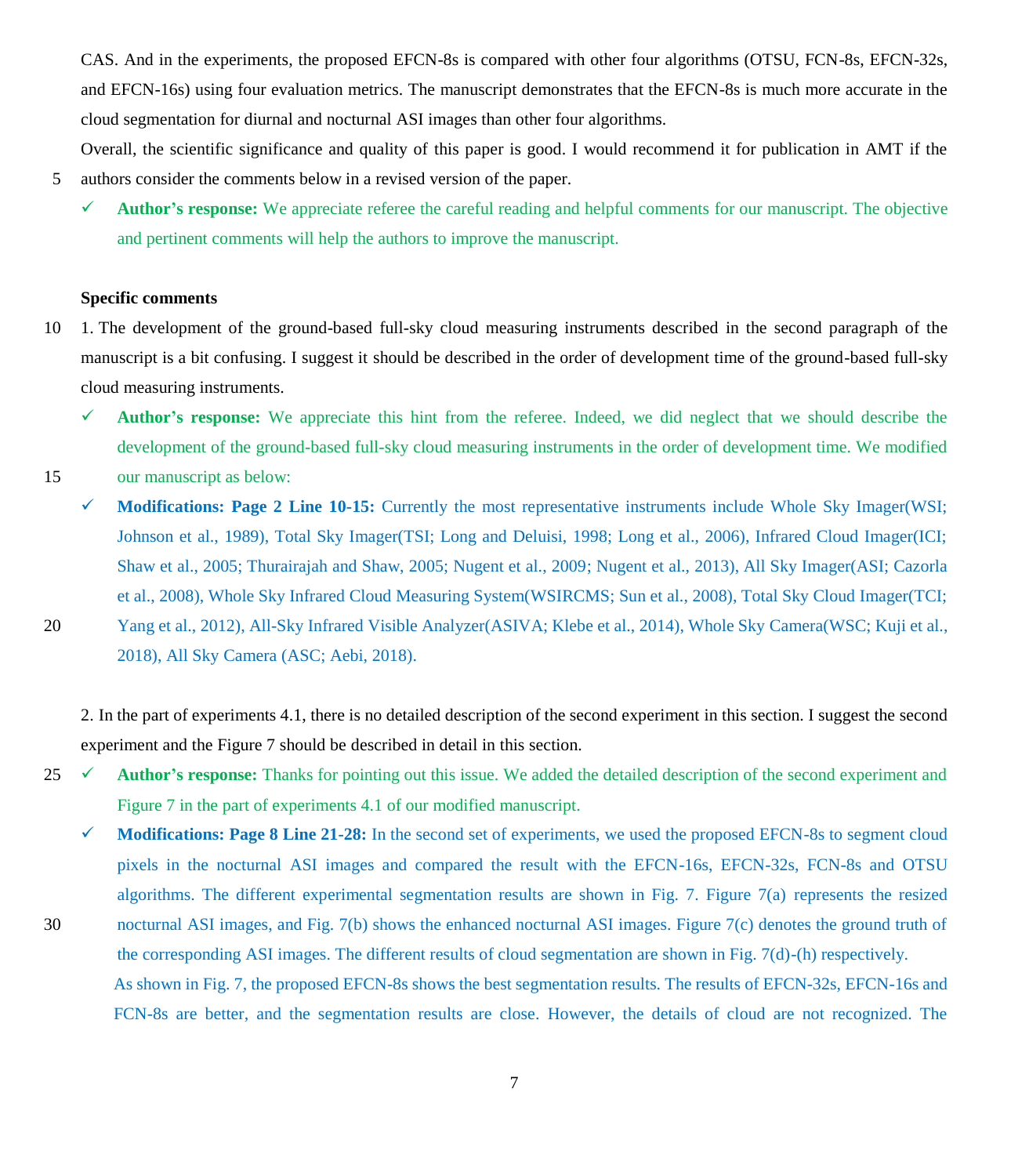experimental results using OTSU are very poor. Most of the sky background pixels are mistakenly segmented into cloud pixels.

3. In Table 1, there is a word "pad" in column 4. What's the meaning of "pad"?

- 5 ✓ **Author's response:** We appreciate this hint from the referee. Indeed, we have neglected the interpretation of the "pad". The purpose of the "pad" operation is to ensure that the size of the feature map after convolution is consistent with the size before the convolution. We modified the manuscript and added the explanation of "pad" as below:
	- $\checkmark$  **Modifications: Page 6 Line 4-5:** In order to ensure that the size of the feature map after convolution is consistent with the size before convolution, we use zero pad operation.
- 10

# **Technical corrections**

1. P3 L27 "19:00-7:00" is not clear. Can you express it in another clear way?

✓ **Author's response:** We replaced "19:00-7:00" with "7:00 at night until 7:00 in the next morning" and replaced "7:00- 19:00" with "7:00 in the morning until 7:00 at night" in the revised manuscript.

15

2. P5 L7 "white" and "black" - that is not clear! "white pixels" and "black pixels" would be better! And it would be better to put this sentence "In Fig. 2(b) and Fig. 2(c), white indicates the cloud and black indicates the sky background." in front of the previous sentence.

 $\checkmark$  **Author's response:** We found this sentence "In Fig. 2(b) and Fig. 2(c), white indicates the cloud and black indicates the 20 sky background." is in this position (Page 4 Line 7) in our manuscript. We modified the manuscript in accordance with the referee's comment.

3. It may be a typo error in table 1 "imput image", should be replaced by "input image".

- ✓ **Author's response:** We agree. We have replaced the typo error "imput image" in table 1 by "input image".
- 25
- 4. The last two references in the manuscript are not quoted in the paper and should be deleted.
- ✓ **Author's response:** We agree. We have deleted the last two references in the revised manuscript.

5. P7 L13 "FCN-16s, FCN-32s" is not mentioned elsewhere. Why?

30 ✓ **Author's response:** We are very sorry for this writing mistake. We removed "FCN-16s, FCN-32s" in the revised manuscript.

6. Some grammar errors exist in this paper. Such as the first sentence in Introduction part. Page 3 line 15-16, both "Section" and "Sect." are used.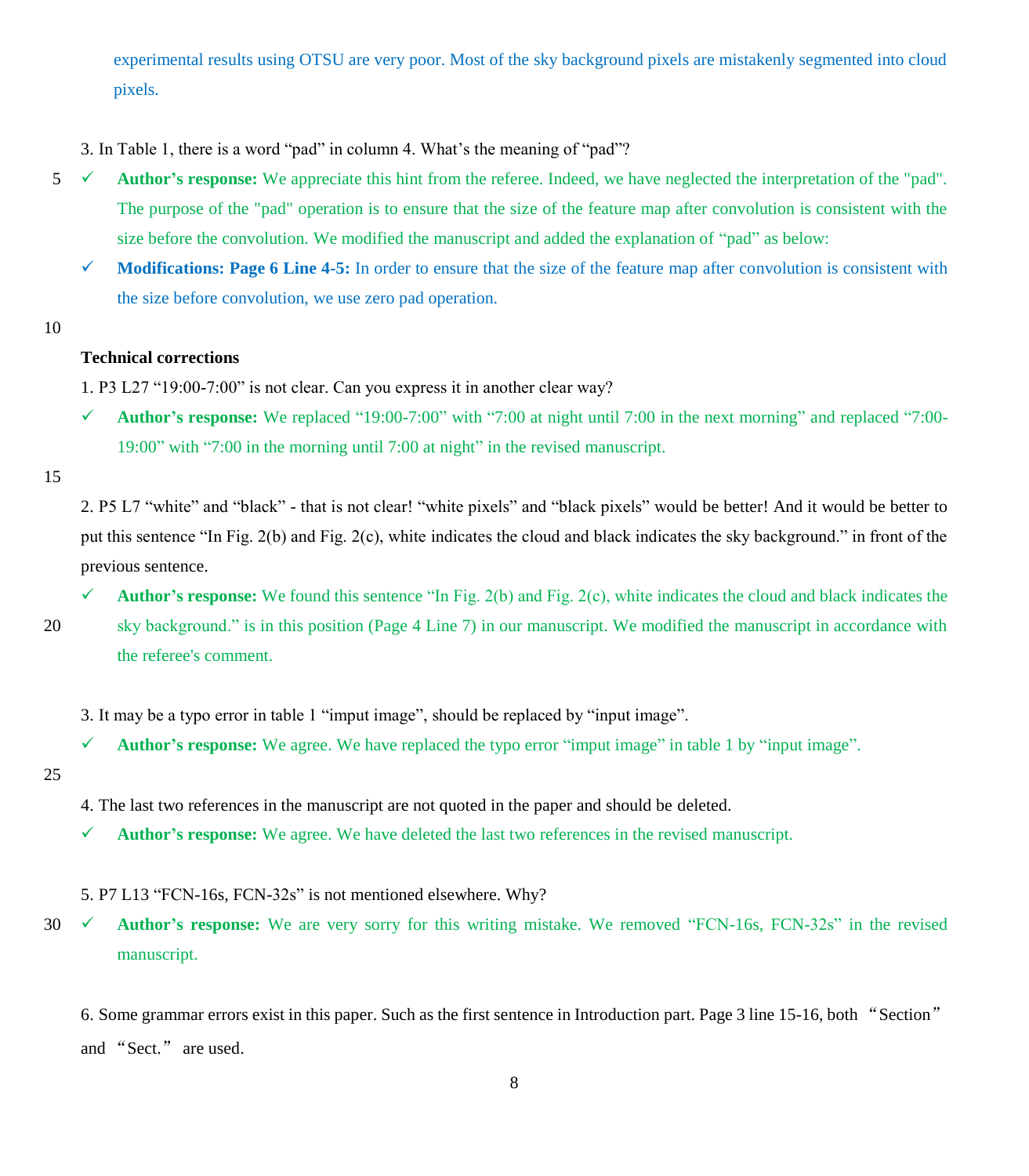- ✓ **Author's response:** We are very sorry for some grammar errors existing in our manuscript. Considering the referee's suggestion, we have modified the first sentence in Introduction part. The manuscript preparation guidelines has regulation: the abbreviation "Sect." should be used when it appears in running text and should be followed by a number unless it comes at the beginning of a sentence. We implemented this regulation.
- 5  $\checkmark$  **Modifications: Page 1 Line 21-22:** Cloud plays an important role in the Earth's thermal balance and water cycle which is one of the important indicators for astronomical observatory site selection (Stephens, 2005).
	- $\checkmark$  We also checked the whole manuscript and modified other grammar errors in the revised manuscript.

## 7. For the compared method, what is OTSU method?

- 10 ✓ **Author's response:** We are very sorry for our negligence of the description of OTSU algorithm. We modified the manuscript and added the description of the OTSU algorithm as below:
	- ✓ **Modifications: Page 8 Line 8-11:** OTSU algorithm is a classic automatic threshold selection algorithm for images segmentation without parameter and supervision (Otsu, 1979). This algorithm is one of the most commonly used image segmentation algorithms by discriminant criterion to determine the optimal threshold without any prior information.
- 15 ✓ **Page 13 Line 17-18:** Otsu, N.: A Threshold Selection Method from Gray-Level Histograms, IEEE T. Syst. Man Cyb., 9, 62-66, https://doi.org/10.1109/TSMC.1979.4310076, 1979.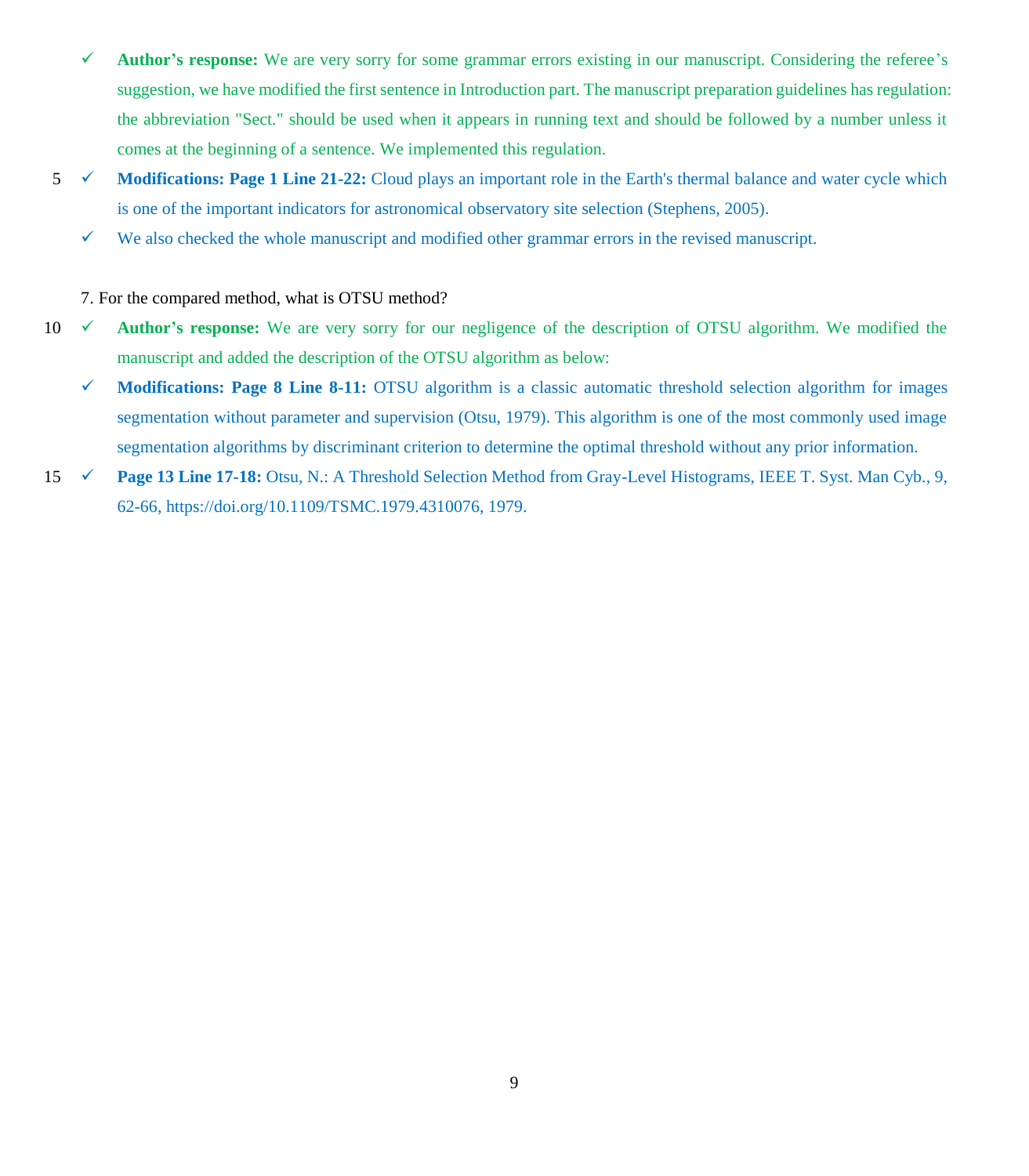# **Diurnal and nocturnal cloud segmentation of ASI images using enhancement fully convolutional networks**

Shi Chaojun<sup>1</sup>, Zhou Yatong<sup>1</sup>, Qiu Bo<sup>1</sup>, He Jingfei<sup>1</sup>, Ding Mu<sup>1</sup>, Wei Shiya<sup>1</sup>

<sup>1</sup> 5 School of Electronics and Information Engineering, Hebei University of Technology, Tianjin, 300401, China *Correspondence to: Zhou Yatong [\(zyt@hebut.edu.cn\)](mailto:zyt@hebut.edu.cn)*

**Abstract.** Cloud segmentation plays a very important role in the astronomical observatory site selection. At present, few researchers segment cloud in the nocturnal All Sky Imager (ASI) images. This paper proposes a new automatic cloud segmentation algorithm which utilizes the advantages of deep learning fully convolutional networks (FCN) to segment cloud

- 10 pixels from diurnal and nocturnal ASI images, named "enhancement fully convolutional networks" (EFCN). Firstly, all the ASI images in the data set from the Key Laboratory of Optical Astronomy at the National Astronomical Observatories of Chinese Academy of Sciences (CAS) are converted from the red-green-blue (RGB) color space to hue-saturation-intensity (HSI) color space. Secondly, the I channel of the HSI color space is enhanced by the histogram equalization. Thirdly, all the ASI images are converted from the HSI color space to RGB color space. Then after 100000 times iterative training based on
- 15 the ASI images in the training set, the optimum associated parameters of the EFCN-8s model are obtained. Finally, we use the trained EFCN-8s to segment the cloud pixels of the ASI image in the test set. In the experiments our proposed EFCN-8s was compared with other four algorithms (OTSU, FCN-8s, EFCN-32s, and EFCN-16s) using four evaluation metrics. Experiments show that the EFCN-8s is much more accurate in the cloud segmentation for diurnal and nocturnal ASI images than other four algorithms.

## 20 **1 Introduction**

Cloud plays an important role in the Earth's thermal balance and water cycle<del>, and</del> which is one of the important indicators for astronomical observatory site selection (Stephens, 2005). Cloud coverage and movements affect the time of astronomical observations. At present, cloud observations rely mainly on satellite remote sensing and ground-based observations. A detailed review has been given about the advantages and disadvantages on the satellite remote sensing and ground-based observations

- 25 (Tapakis and Charalambides, 2013). Satellite cloud images can provide large scale distribution structure information of cloud in a wide range. Different types and distribution patterns of cloud can provide rich weather information, but the description accuracy of thin clouds and low cloud is not high enough to accurately reflect local range weather conditions and changes of the atmosphere. The ground-based cloud observation range is small, and it can provide local information such as cloud block size and arrangement. It has the advantages of flexible observation point, easy operation, convenient and fast, and generally
- 30 mostly visible light image, with rich image information. However, if relying on the experience of observers to perform manual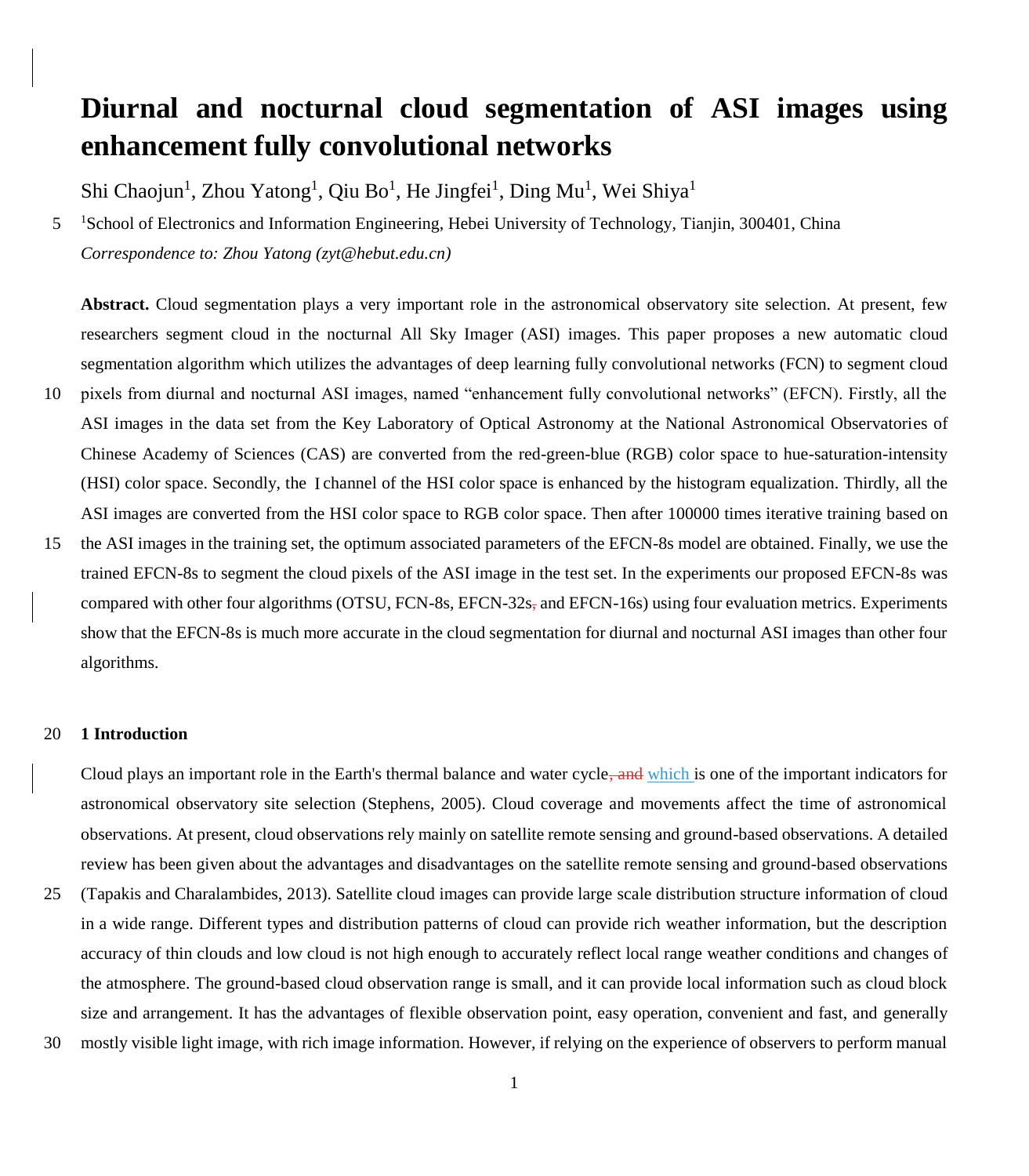observation, the observation result is easily restricted by human factors, resulting in the lack of objectivity and accuracy, and the automatic detection and recognition of the cloud images cannot be realized. Therefore, the development of automated cloud detection and identification equipments has become an inevitable trend.

With the development of hardware technologies such as charge-coupled device and digital image processing, many ground-

- 5 based full-sky cloud measuring instruments have been successfully developed. Currently the most representative instruments include Whole Sky Imager(WSI; Johnson et al., 1989), Total Sky Imager(TSI; Long and Deluisi, 1998; Long et al., 2006), Whole Sky Camera(WSC; Kuji et al., 2018), All Sky Imager(ASI; Cazorla et al., 2008), All Sky Camera (ASC; Aebi, 2018), ared Cloud Imager(ICI; Shaw et al., 2005; Thurairajah and Shaw, 2005; Nugent et al., 2009; Nugent et al., 2013), Whole Sky Infrared Cloud Measuring System(WSIRCMS; Sun et al., 2008), Total Sky Cloud Imager(TCI; Yang et al., 2012), and
- 10 All-Sky Infrared Visible Analyzer(ASIVA; Klebe et al., 2014). Currently the most representative instruments include Whole Sky Imager(WSI; Johnson et al., 1989), Total Sky Imager(TSI; Long and Deluisi, 1998; Long et al., 2006), Infrared Cloud Imager(ICI; Shaw et al., 2005; Thurairajah and Shaw, 2005; Nugent et al., 2009; Nugent et al., 2013), All Sky Imager(ASI; Cazorla et al., 2008), Whole Sky Infrared Cloud Measuring System(WSIRCMS; Sun et al., 2008), Total Sky Cloud Imager(TCI; Yang et al., 2012), All-Sky Infrared Visible Analyzer(ASIVA; Klebe et al., 2014), Whole Sky Camera(WSC; Kuji et al., 2018),
- 15 All Sky Camera (ASC; Aebi, 2018). The above instruments provide hardware support for analyzing ground-based cloud images, making automated observation of ground-based cloud images possible.

Benefiting from these cloud measuring instruments, many ground-based cloud segmentation algorithms have appeared. Atmospheric molecular scattering is inversely proportional to the fourth power of the wavelength, and cloud particle scattering is not closely related to wavelength, so the sky is blue and the cloud appears white in daytime. Therefore, the threshold

- 20 algorithms become the mainstream for ground-based cloud detection. Long et al. (2006) proposed a cloud detection algorithm based on color thresholds to extract the regions of the cloud using 0.6 as a single fixed threshold in red-to-blue (R/B) ratio bands. Different from the ratio R/B, Heinle et al. (2010) revamped the criterion and adopted using the difference value of R-B to segment clouds. Then, the upper and lower thresholds for each attribute to segment the cloud were proposed, which are determined by the average and standard deviations of the saturation values (Souza-Echer et al., 2006). Yang et al. (2015)
- 25 analyzed the imaging of color cameras and proposed a new algorithm, that is, green channel background subtraction adaptive threshold to automatically detect cloud within ground-based total-sky visible images. Yang et al. (2016) proposed an improved total sky cloud segmentation algorithm, clear sky background differencing (CSBD), using a real clear sky background to improve the cloud segmentation accuracy. To remove the difference of atmospheric scattering and obtain a homogeneous sky background, Yang et al. (2016) proposed a cloud segmentation algorithm using a new RGB channel operation by combining
- 30 the advantages of the threshold and differencing algorithms.

Li et al. (2011) combined the fixed and adaptive threshold algorithm and proposed an effective cloud segmentation algorithm, named Hybrid Threshold Algorithm (HTA). Ghonima et al. (2012) compared the pixel red-blue ratio (RBR) to the RBR of a clear sky library (CSL) for more accurate cloud segmentation. Different from the various algorithms mentioned above, Calbo and Sabburg (2008) presented several features which are computed from the threshold image, extracted from statistical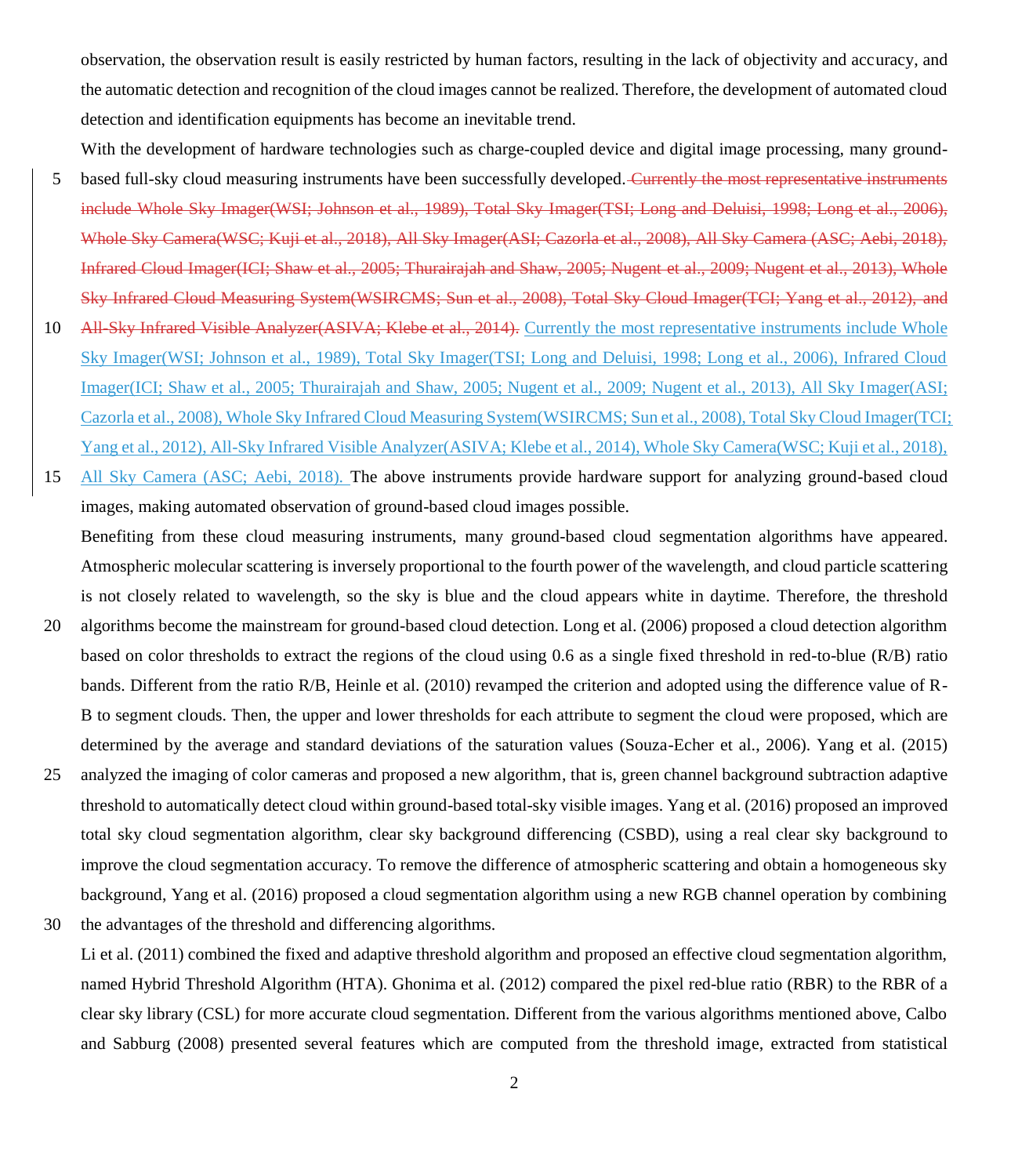measurements of image texture, based on the Fourier transform of the image, and that can be useful for cloud segmentation of all-sky images. Peng et al. (2015) designed a classifier-based pipeline of identifying and tracking clouds in three-dimensional space to utilize all three total sky imagers for multi-source image correction to enhance the overall accuracy of cloud detection. Shi et al. (2017) used a superpixels based graph model (GM) to integrate multiple source information, and proposed a new

- 5 ground-based cloud detection algorithm to solve the problem that a single information source is difficult to split the cloud from the clear sky. By analyzing components and different color spaces using partial least squares regression, Dev et al. proposed a supervised segmentation framework to segment ground-based cloud pixels without any manually defined parameters (Dev et al., 2017). Neto et al. (2010) described a new segmentation algorithm using Bayesian inference and multidimensional Euclidean geometric distance to segment the cloud and sky patterns in image pixels on the RGB color space. Calbo et al. (2017)
- 10 proposed the sensitivity as the thin boundary between clouds and aerosols. Roman et al. (2017) presented a new cloud segmentation strategy using high dynamic range images from a sky camera and ceilometer measurements, which is also able to segment the obstruction of the sun. With the development of neural networks, algorithms in the field of deep learning (LeCun et al., 1989; Ning et al., 2005; Hinton and Salakhutdinov, 2006; Krizhevsky et al., 2017; Shelhamer et al., 2017) began to be applied to cloud segmentation. Moreover, Cheng and Lin (2017) segmented cloud using supervised learning with multi-
- 15 resolution features. The features include multi-resolution information and local structure extracted from local image patches with different sizes.

The algorithms proposed above are all for segmenting cloud from total-sky images in the daytime. For nocturnal ASI images, cloud and sky background pixel values are very low and difficult to distinguish. The effect of sunlight on nocturnal ASI images is very weak, but weak light such as moonlight and starlight have a great influence on it. Therefore nocturnal ASI images are

- 20 more noisy than diurnal ASI images. Gacal et al. (2016) proposed a algorithm to segment nocturnal cloud images using a single fixed threshold method. The algorithm used temporal averaging to estimate the cloud cover based on the segmentation results of the images near the zenith. However, due to factors such as moonlight, lighting, and weather conditions, it is difficult to accurately segment cloud pixels by a single fixed threshold method. Dev et al. (2017) proposed a superpixel-based algorithm to segment nocturnal sky/cloud images, and the first nocturnal sky/cloud image segmentation database was released to the
- 25 public in this paper. Dev et al. (2019) first integrated diurnal and nocturnal images segmentation into one framework. They proposed a light-wight deep-learning architecture named CloudSegNet to segment them and achieved good results. However, so far, few researchers have segmented the nocturnal cloud images. Accordingly, we propose a new automatic cloud segmentation algorithm which utilizes the advantages of deep learning algorithm fully convolutional networks (FCN), named "enhancement fully convolutional networks" (EFCN). Section 2 describes the device ASI and the data set ASI images. Section
- 30 3 shows the proposed EFCN in detail. In Sect. 4, we conducted two three sets of experiments to segment cloud pixels by the proposed algorithm and other four algorithms, and . Then we analyzed the experimental results in detail based on four evaluation metrics. Finally, Sect. 5 gives a summary and some suggestions in the next work.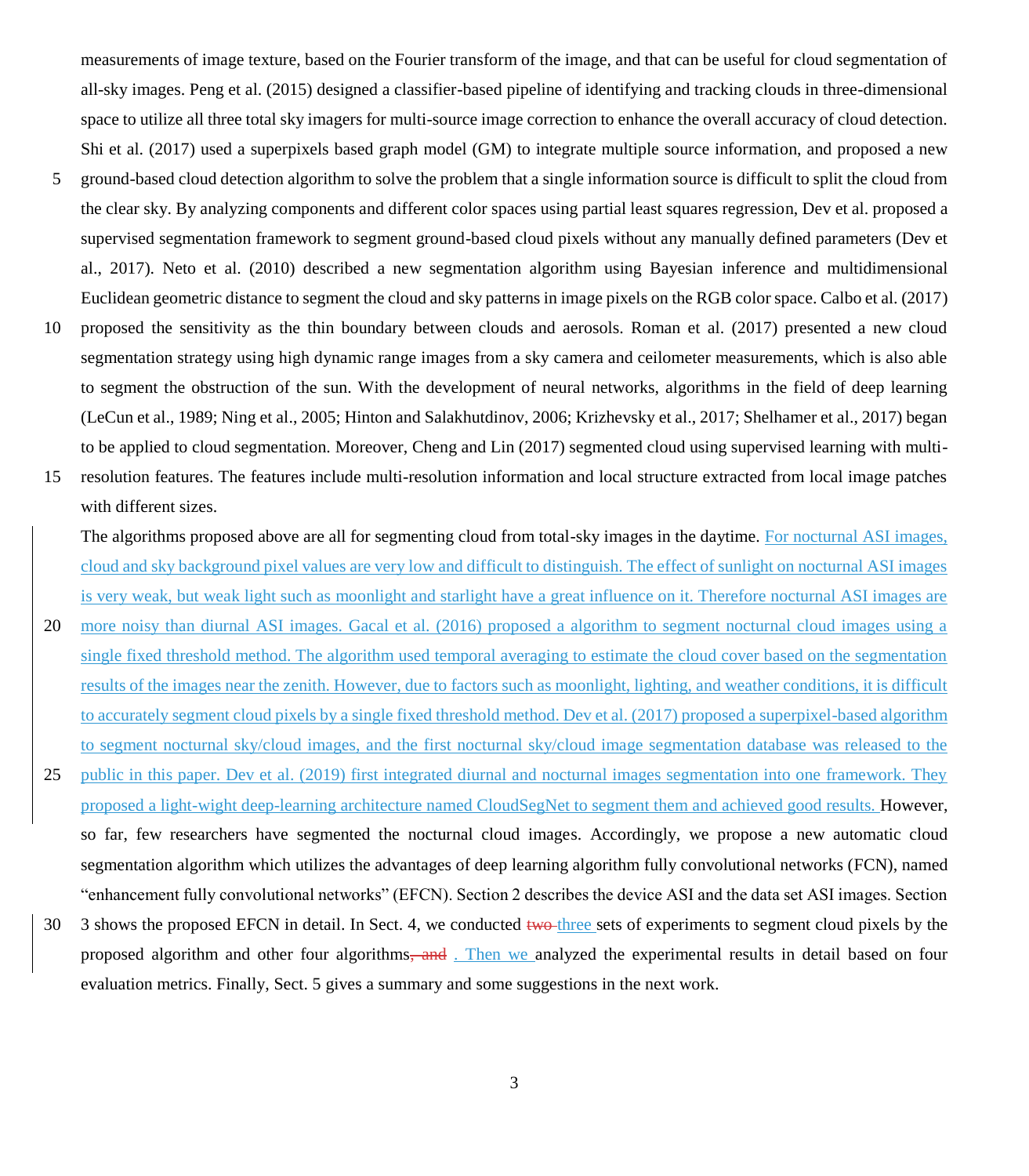## **2 Device and data description**

The cloud images used in this paper are taken by ASI, which are provided by the Key Laboratory of Optical Astronomy at the National Astronomical Observatories of CAS. Figure 1(a) demonstrates the device of ASI. Like other all-sky cloud measuring instruments, the key equipment of the ASI are composed of a fisheye lens, an industrial camera, and a clear glass cover. The

- 5 device can cover a field of view larger than 180º. The camera protected by the clear glass cover to prevent the wind, rain, snow and fog, can capture one 24-bit RGB color space ASI image per 3s. The resolution of the original RGB color space ASI images is 2592×1728 pixels as shown in Fig. 1(b). We randomly select 1124 original RGB color space ASI images to construct our data set, including 369 original diurnal ASI images and 755 original nocturnal ASI images. We define the original ASI images taken during  $7:00-19:00-7:00$  in the morning until 7:00 at night as diurnal ASI images and taken during  $19:00-7:00-7:00$  at
- 10 night until 7:00 in the next morning as nocturnal ASI images. In the data set, we randomly select 1054 original RGB color space ASI images as the training set, including 343 original diurnal ASI images and 711 original nocturnal ASI images. Another 70 original ASI images in the data set are selected as the test set, with 26 original diurnal ASI images and 44 original nocturnal ASI images.

The effective area of the original RGB color space ASI images is a circular region whose diameter includes 1408 pixels.

- 15 Therefore, each image of the data set is resized into 1408×1408 pixels as shown in Fig. 1(c). We manually label the pixels belonging to cloud of each resized ASI image in the training set and test set using the software LabelMe, creating the ground truth of the data set. First, open the image to be labeled in the software LabelMe. Second, label the cloud pixels with multiple closed curves to ensure the cloud pixels inside the curve and sky background outside the curve. And then, set the labeled cloud pixel to white and the unlabeled sky background to black. A json file is generated after the label is completed. Finally convert
- 20 the json file into a labeled image. Figure 2 shows eight diurnal and nocturnal resized RGB color space ASI images in the data set and the corresponding ground truth of the eight diurnal and nocturnal resized ASI images. Figure 2(a) is the diurnal resized ASI images in the data set, and their corresponding ground truth are shown in Fig. 2(b). Figure 2(c) denotes the nocturnal resized ASI images in the data set. Figure 2(d) represents the corresponding ground truth of the nocturnal resized ASI images from Fig. 2(c). In Fig. 2(b) and Fig. 2(c), white pixels indicates the cloud and black pixels indicates the sky background. The
- 25 device used for training is a server equipped with a NVIDIA GeForce GTX 1080ti $\times$ 2 with 11 $\times$ 2 of memory. In Fig. 2(b) and Fig. 2(c), white indicates the cloud and black indicates the sky background. The deep learning framework used in the experiments is TensorFlow, and the software programming environment is Python3.5.

## **3 Automatic cloud segmentation algorithm**

This section describes the proposed EFCN which utilizes the deep learning algorithm FCN to segment cloud pixels from 30 diurnal and nocturnal ASI images. Firstly, we sketch the proposed EFCN, and then the details of EFCN are described.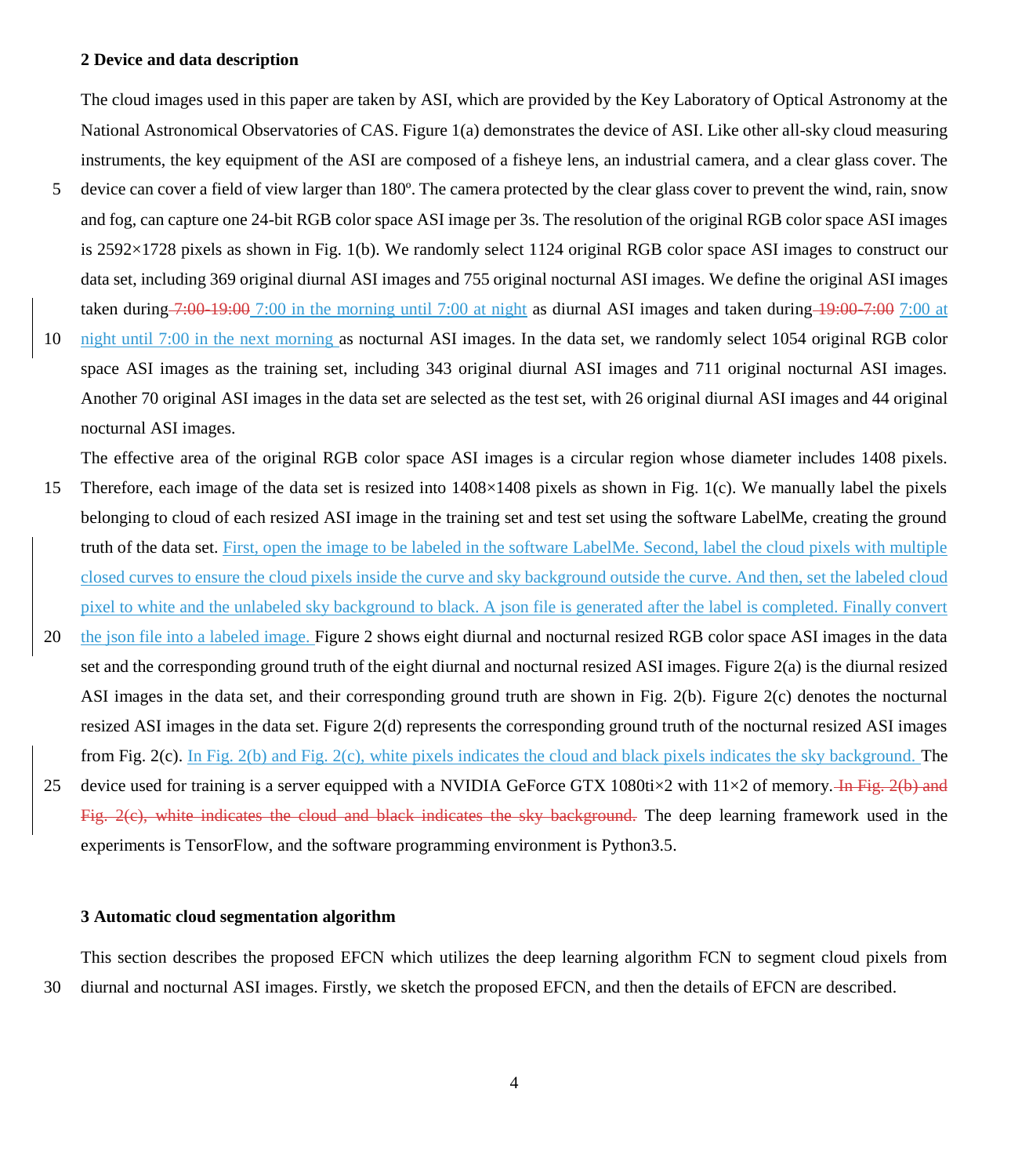#### **3.1 Sketch on EFCN for ASI images segmentation**

The proposed EFCN is an improvement of FCN. Firstly, the resized ASI images in the data set are converted from the RGB color space to the HSI color space (RGB-HSI). Secondly, the I channel is separated from HSI color space. And then the I channel is equalized by the histogram equalization, in order to enhance the intensity and remain constant the saturation and

5 hue of the resized ASI images. Thirdly, the ASI images in the data set are converted from the HSI color space back to the RGB color space (HSI-RGB), and use the training set to train EFCN model. and the The associated parameters are obtained. Finally, the test set is input the trained model to segment cloud pixels in the ASI images for detecting the performance of the model. The different steps will be explained in the following subsections respectively.

### **3.2 EFCN**

- 10 Fully convolutional networks are a powerful visual deep learning algorithm for semantic segmentation (Shelhamer et al., 2017). Replacing the fully connected layers of the traditional convolutional neural networks (CNN) with the convolutional layers, the FCN reduces the network parameters, improves the segmentation speed and shows a good result on semantic segmentation through trained end-to-end, and pixels-to-pixels (Cheng and Lin, 2017). The basic components of FCN include convolutional layers, pooling layers, activation functions and deconvolutional layers, as shown in Fig. 3. At present, FCN have been widely
- 15 used in medical images processing, remote sensing images processing, computer vision and other fields (Yuan et al., 2017; Jiao et al., 2017; Lopez-Linares et al., 2018; Zeng and Zhu, 2018).
	- However, the FCN has some disadvantages to segment cloud pixels in diurnal and nocturnal ASI images. Therefore, the EFCN is proposed based on the VGG-16 network, to replace the fully connected layer of VGG-16 with a convolutional layer and outputs an upsampled prediction. Enhancement fully convolutional networks can accept input diurnal and nocturnal ASI
- 20 images in any size, producing a prediction for each pixel, the output the prediction being the same size as the input ASI image. Unlike CNN, the EFCN can classify ASI images at the pixel level. Figure 4 illustrates the detailed architecture of EFCN model including RGB-HSI layer, histogram equalization layer, HSI-RGB layer, convolutional layers, pooling layers, deconvolutional layers, skip architecture, and activation functions.
- Images of All Sky Imager are usually not very clear due to the complex weather conditions, especially at night. We need to 25 use image enhancement method to process the ASI images for better features and visual effects. We convert the ASI images from the RGB to HSI color space, and use the histogram equalization to equalize the I channel of the HSI color space. The ASI images are enhanced in the intensity channel, and the saturation and hue channels remain constant. Then the images are converted from the HSI back to RGB color space to obtain the enhanced images. Using the histogram equalization to equalize any channel of the RGB color space cause a change in the hue and saturation of ASI images. However, the ASI images are
- 30 enhanced in the I channel of HSI color space, and the hue and saturation channels remain constant. We convert the ASI images from the RGB to HSI color space, and use the histogram equalization to equalize the I channel of the HSI color space. Then the images are converted from the HSI back to RGB color space to obtain the enhanced images. This method is stable and fast.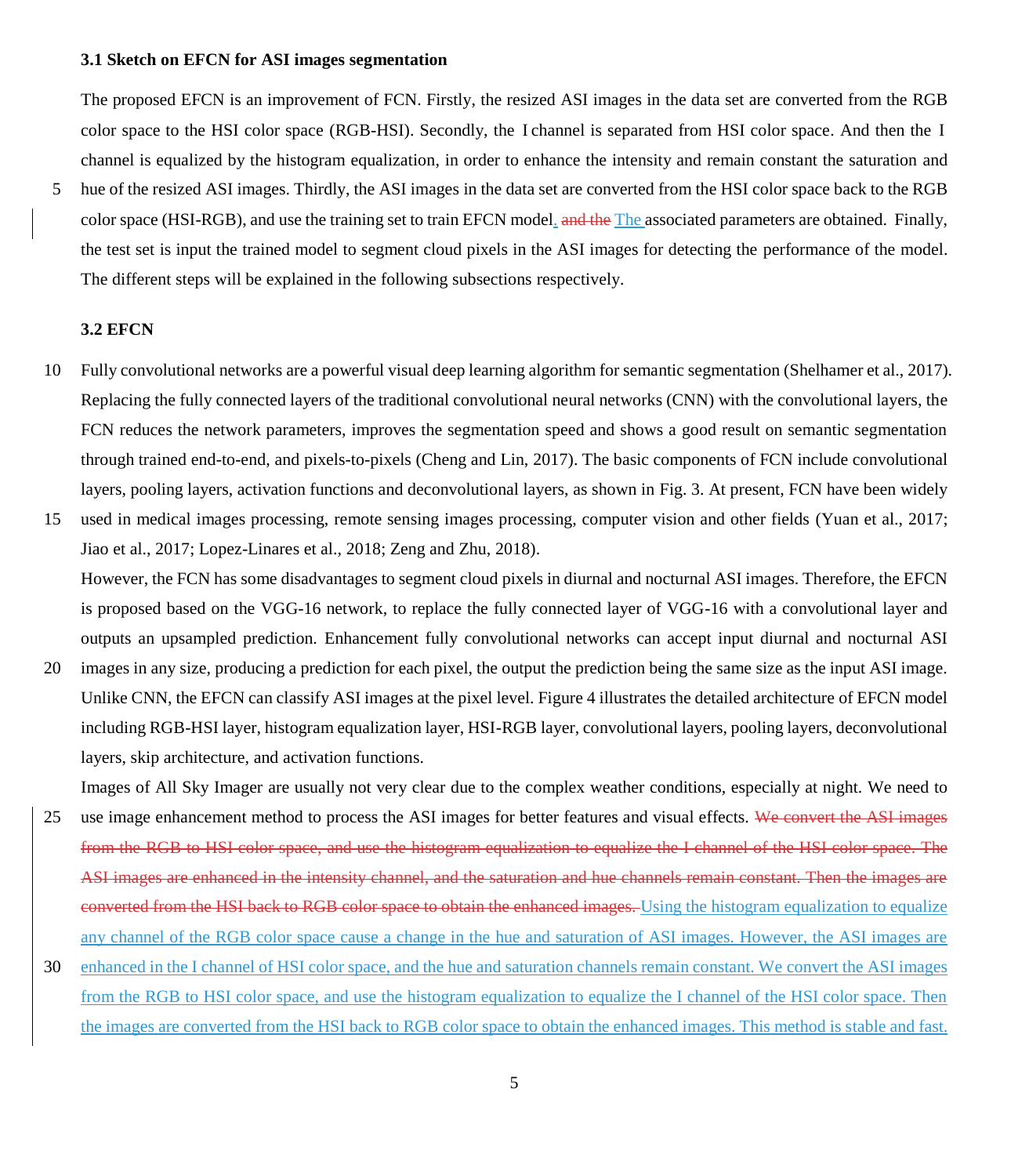The EFCN model in Fig. 4 has eight convolutional layers. The number of convolution kernels is different for each convolutional layer. We define the size and stride of convolutional kernel. Each convolutional kernel has the same size and stride. The size is 3×3 and the stride is 1. The role of the convolutional layer is to extract features from images, and different convolutional layers can extract different features. In order to ensure that the size of the feature map after convolution is

5 consistent with the size before convolution, we use zero pad operation. The convolution calculation formula can be expressed as follows:

$$
x^{(l)} = \sum_{u \in N_v} a_u^{(l-1)} n_{uv}^{(l)} + b_c^{(l)}
$$
  
\n
$$
a_u^{(l)} = f(x_v^{(l)})
$$
\n(1)

where  $l$  represents the number of layers in the neural network,  $v$  represents feature maps,  $n$  represents convolutional kernels,  $b_c$  represents the bias of output feature maps,  $N_v$  represents the collection of input feature maps, and  $f$  represents activation 10 function. This paper adopts the Rectified Linear Unit (ReLU) as activation function. The ReLU activation function is defined as follows:

$$
f(x_v^{(l)}) = \max(0, x_v^{(l)})
$$
 (2)

where *l* represents the number of layers in the neural network, *v* represents feature maps. Pooling operation is a downsampling process. The pooling layer is located after the convolution layer, which can further extract features, reduce the size

- 15 of the feature maps, speed up calculations, and prevent overfitting. This paper uses the max-pooling method. Through the maxpooling operation, the size of the feature maps is reduced by half. After eight times of convolution operation and five times of pooling operation as shown in Fig. 4, the resolution of the input ASI image is reduced by two, four, eight, sixteen, thirty-two times. Meanwhile we get two heatmaps as shown in map6 of Fig. 4. Heatmaps are one of the most important high-dimensional feature maps. Our goal is to separate the cloud from the sky background, so we need to get two heatmaps. Following that, a
- 20 very important step is to upsample the heatmaps so that the two heatmaps in map6 are enlarged to the same size of the input ASI image.

We use deconvolution operation to upsample the two heatmaps in map6 that output from the last convolutional layer, enlarge them by 32 times and return them to the same size as the input ASI image, while retaining the spatial information in the original input image, so that we can generate and predict each pixel. Finally, we use the argmax1 function to classify each pixel. The

- 25 pixels classification is determined by the maximum value of the corresponding pixels positions of the two heatmaps in map7. We get the 32 upsample prediction and refer this model as EFCN-32s. However, EFCN-32s is too rough to restore the features in the input image well. The segmentation result is not very accurate and some details cannot be restored. Therefore, we propose a skip connection structure. The heatmaps in map6 are upsampled by a factor of 2 through the deconv2 layer and then integrates with the feature maps in map4. The integrated feature maps are upsampled by a factor of 16 through the deconv3
- 30 layer to obtain the feature maps of the same size as the input ASI image. We get the 16 upsample prediction after the argmax2 function and refer this model as EFCN-16s. The integrated feature maps are upsampled by a factor of 2 through the deconv4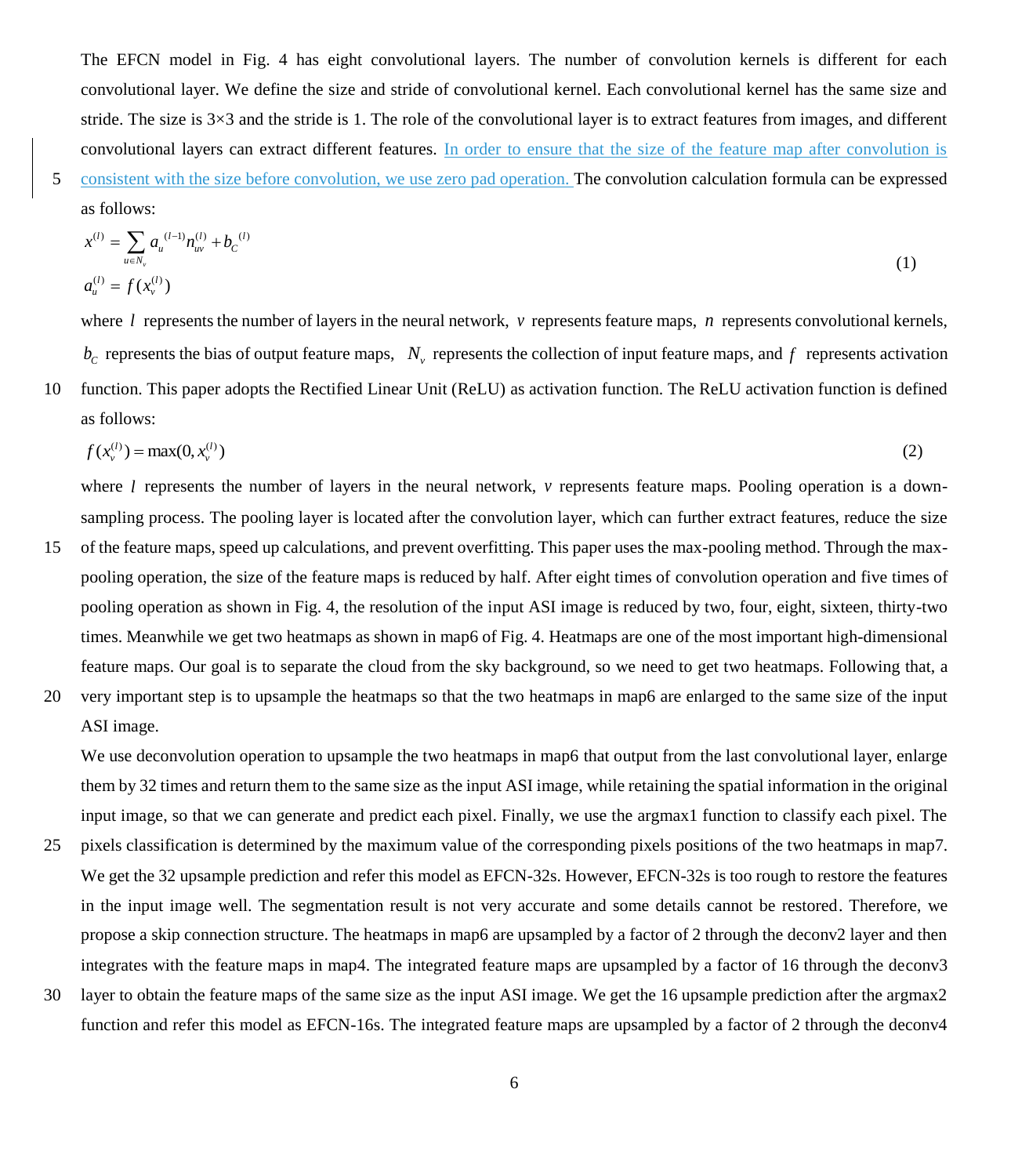layer and then integrated with the feature maps in map3. The second integrated feature maps are upsampled by a factor of 8 through the deconv5 layer to obtain the feature maps of the same size as the input ASI image. We get the 8 upsample prediction after the argmax3 function and refer this model as EFCN-8s.

Table 1 summarize the parameters of the proposed EFCN which have been shown in Fig. 4. Here 'HE' represents histogram

5 equalization, 'conv' represents the convolution operation, 'pool' represents max-pooling operation, and 'deconv' represents deconvolution operation. The upsampled prediction is as the same size as the input ASI image.

As a summary, the complete proposed automatic cloud segmentation based on EFCN-8s is summarized in the following Algorithm 1.

## **Algorithm 1 EFCN-8s**

Input: diurnal and nocturnal ASI images and the corresponding ground truth of training set and test set.

- 1: Convert all the ASI images of training set and test set from the RGB to HSI color space;
- 2: Use the histogram equalization method to equalize the I channel of the HSI color space;

3: Convert all the ASI images of training set and test set from the HSI to RGB color space;

4: Use the training set including ASI images and the corresponding ground truth as the input of the EFCN-8s model, train the model, perform 100,000 iterations, and save the optimum associated parameters;

5: Utilize the trained EFCN-8s model to segment the cloud pixels in the ASI images of test set;

6: Output the segmented result.

10 We illustrate the framework of the proposed automatic cloud segmentation algorithm based on EFCN-8s in Fig. 5. Figure 5(a) represents the input test ASI image of the EFCN-8s model captured in daytime which is enhanced by the method of histogram equalization as shown in Fig. 5(b). Figure 5(c) represents the cloud segmentation result using the trained EFCN-8s model. Figure 5(d) represents the input test ASI image of the EFCN-8s model captured in night which is enhanced by the method of histogram equalization as shown in Fig. 5(e). Figure 5(f) represents the cloud segmentation result using the trained EFCN-8s 15 model.

#### **4 Experiments results**

We design two three sets of experiments to segment the cloud pixels from the resized diurnal and nocturnal ASI images, and analyze the experimental results in detail based on four evaluation metrics.

#### **4.1 Experiments**

20 We randomly select 1124 ASI images as our data set, including 369 diurnal ASI images and 755 nocturnal ASI images. We use the software LabelMe to label these ASI images. The 1054 ASI images and the corresponding labels are randomly selected as the training set, including 343 diurnal image, and 711 nocturnal images. Another 70 ASI images and corresponding labels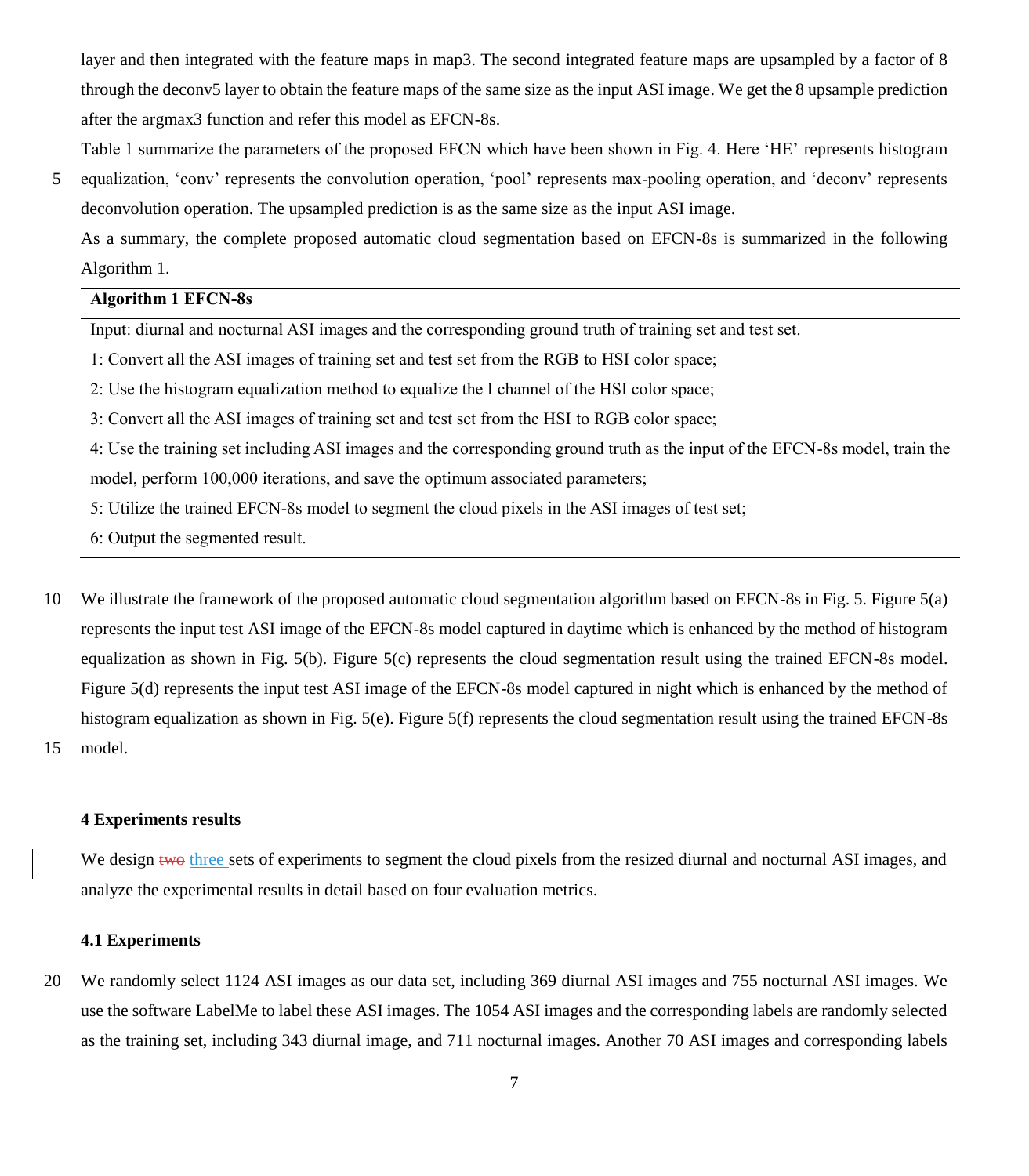are used as test set, including 26 diurnal ASI images, and 44 nocturnal ASI images. The training set is iteratively trained on the EFCN-8s model, which is iterated 100000 times, and the best model parameters are obtained. The data from the test set are used to verify the robustness and accuracy of EFCN-8s. We design two three sets of experiments to segment cloud pixels from the ASI images. In the first set of experiments, the cloud pixels are segmented in the diurnal ASI images. In the second

5 set of experiments, the cloud pixels are segmented in the nocturnal ASI images. In the third set of experiments, the cloud pixels are segmented in the diurnal and nocturnal ASI images.

In the first set of experiments, we used the proposed EFCN-8s, EFCN-16s, EFCN-32s, FCN-8s<del>, FCN 16s, FCN 32s,</del> and OTSU algorithms to segment cloud pixels in the diurnal ASI images respectively. OTSU algorithm is a classic automatic threshold selection algorithm for images segmentation without parameter and supervision (Otsu, 1979). This algorithm is one

- 10 of the most commonly used image segmentation algorithms by discriminant criterion to determine the optimal threshold without any prior information. The cloud segmentation results are shown in Figure 6 Fig. 6. Figure 6(a) represents the resized diurnal ASI images, and Fig. 6(b) shows the enhanced diurnal ASI images. Figure 6(c) denotes the ground truth of the corresponding ASI images. The results of cloud segmentation by OTSU, FCN-8s, EFCN-32s, EFCN-16s, EFCN-8s are shown in Fig. 6(d)-(h) respectively.
- 15 As shown in the Fig. 6, The the OTSU has good cloud segmentation accuracy under the clear sky background without sunlight. However, the segmentation accuracy is poor when the sunlight is visible in the images or the brightness of the images is low. For the EFCN-32s, the recognition accuracy is improved compared with the OTSU algorithm. The EFCN-16s segments cloud better than EFCN-32s, but the details of cloud are not recognized. In addition to the diurnal ASI images with visible sun, the segmentation performance of the FCN-8s is usually good. The recognition accuracy of the EFCN-8s is very good for almost
- 20 all the diurnal ASI images. The details of the cloud can be identified without the influence of sunlight. In the second set of experiments, we used the proposed EFCN-8s to segment cloud pixels in the nocturnal ASI images and compared the result with the EFCN-16s, EFCN-32s, FCN-8s and OTSU algorithms. The different experimental segmentation results are shown in Fig. 7. Figure 7(a) represents the resized nocturnal ASI images, and Fig. 7(b) shows the enhanced nocturnal ASI images. Figure 7(c) denotes the ground truth of the corresponding ASI images. The different results of cloud segmentation
- 25 are shown in Fig. 7(d)-(h) respectively. As shown in Fig. 7, the proposed EFCN-8s shows the best segmentation results. The results of EFCN-32s, EFCN-16s and FCN-8s are better, and the segmentation results are close. However, the details of cloud are not recognized. The experimental results using OTSU are very poor. Most of the sky background pixels are mistakenly segmented into cloud pixels. In the third set of experiments, the cloud pixels in the diurnal and nocturnal ASI images are segmented simultaneously. The
- 30 segmentation results of the proposed EFCN-8s and other four algorithms are shown in Fig. 8. Figure 8(a) represents the diurnal ASI image, the ground truth of the corresponding ASI image and the segmentation results of the proposed EFCN-8s and other four algorithms. Figure 8(b) represents the nocturnal ASI image, the ground truth of the corresponding ASI image and the segmentation results of the proposed EFCN-8s and other four algorithms. As shown in Fig. 8, consistent with the results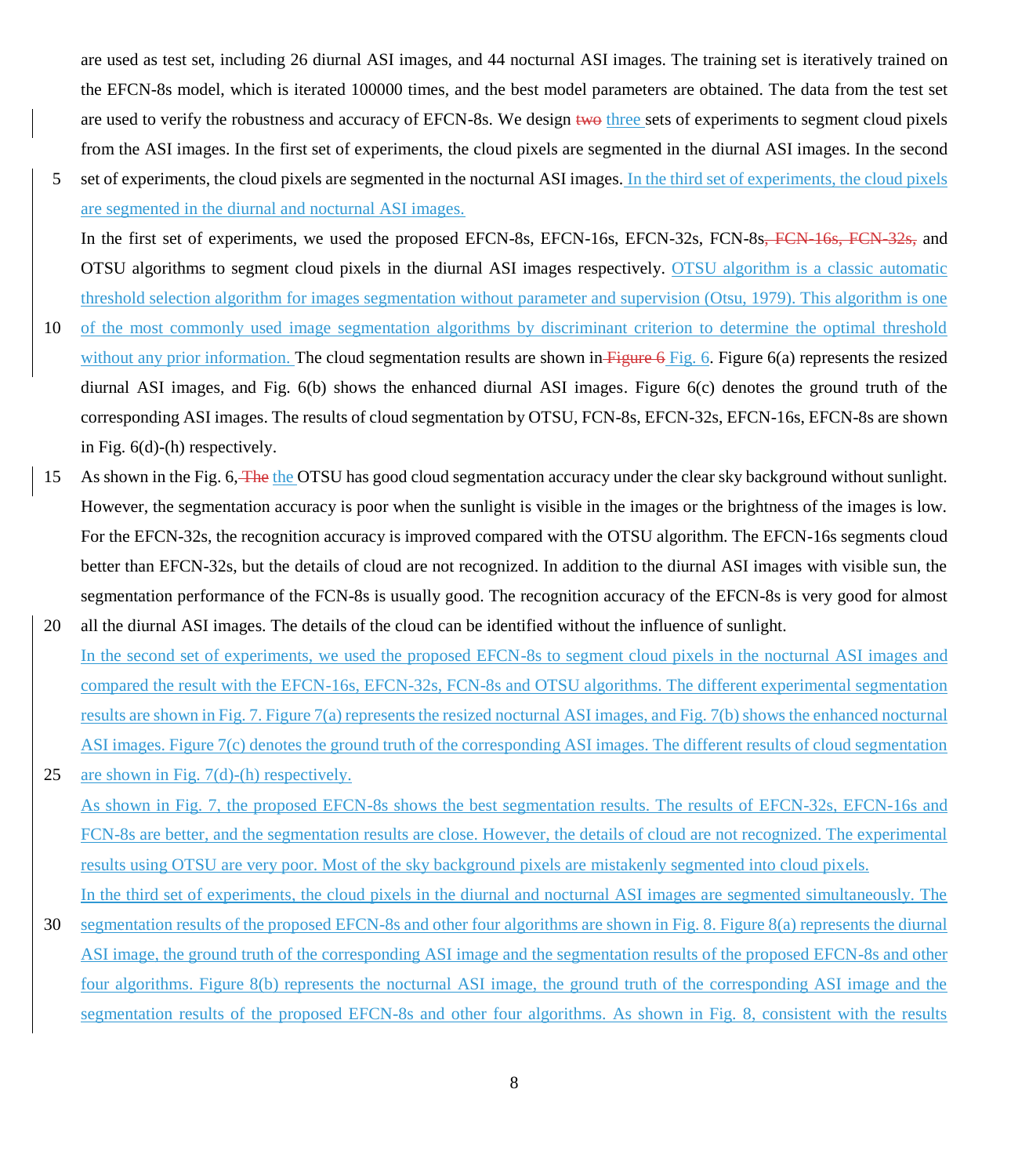obtained in experiment 1 and experiment 2, the proposed EFCN-8s has the best segmentation results, which verifies that the proposed algorithm is robust.

## **4.2 Evaluation metrics**

In order to better evaluate the results of the experiments, we adopt four effective evaluation metrics to analyze the experimental 5 results which covered pixel accuracy and region intersection over union (IU) (Shelhamer et al., 2017). The four effective evaluation metrics including pixel accuracy (pixel acc), mean accuracy (mean acc), mean IU<sub>7</sub> and frequency weighted IU (fw IU) are defined as follows:

pixel acc = 
$$
\frac{\sum_{i=1}^{k} p_{ii}}{\sum_{i=1}^{k} \sum_{j=1}^{k} p_{ij}}
$$
 (3)

mean acc = 
$$
\frac{1}{k} \sum_{i=1}^{k} \frac{p_{ii}}{\sum_{j=1}^{k} p_{ij}}
$$
 (4)

10 mean IU = 
$$
\frac{1}{k} \sum_{i=1}^{k} \frac{p_{ii}}{\sum_{j=1}^{k} p_{ij} + \sum_{j=1}^{k} p_{ji} - p_{ii}}
$$
 (5)

$$
\text{fw IU} = \frac{1}{\sum_{i=1}^{k} \sum_{j=1}^{k} p_{ij}} \sum_{i=1}^{k} \frac{p_{ii}}{\sum_{j=1}^{k} p_{ij} + \sum_{j=1}^{k} p_{ji} - p_{ii}} \tag{6}
$$

where pixel accuracy (pixel acc), mean accuracy (mean acc), frequency weighted IU (fw IU), mean IU, *k* means that each ASI image in the test set can be segmented into *k* class, including clouds and sky background;  $p_{ij}$  represents the number of pixels of class *i* predicted to class *j* . Among the above four metrics, mean IU is the most commonly used metric because it is simple 15 and representative.

#### **4.3 Experiments results comparison**

To better demonstrate the performance of the proposed EFCN-8s, we adopt four evaluation metrics defined in the previous section to compare the segmentation results with other algorithms including OTSU, FCN-8s, EFCN-32s, and EFCN-16s algorithms.

- 20 Table 2 lists the performance of different algorithms on the cloud segmentation of diurnal ASI images in the first set of experiments. From Tables 2, we have the following observations. Firstly, the mean IU in the traditional OTSU result is 0.6235. The mean IU of the deep learning algorithm FCN-8s is raised by 0.1565 to 0.7800. The EFCN-32s based on VGG-16 increased the mean IU by 0.8048. The EFCN-16s add the skip connection structure that integrate the features of map6 and map5, resulting in a mean IU of 0.8049. The proposed EFCN-8s integrate the features of map 6, map 5 and map 4, achieving a significant
- 25 improvement to 0.8481 mean IU. Secondly, skip connection structure and image enhancement can improve the accuracy of segmentation. Moreover, we can find the proposed algorithm works better for diurnal ASI images segmentation.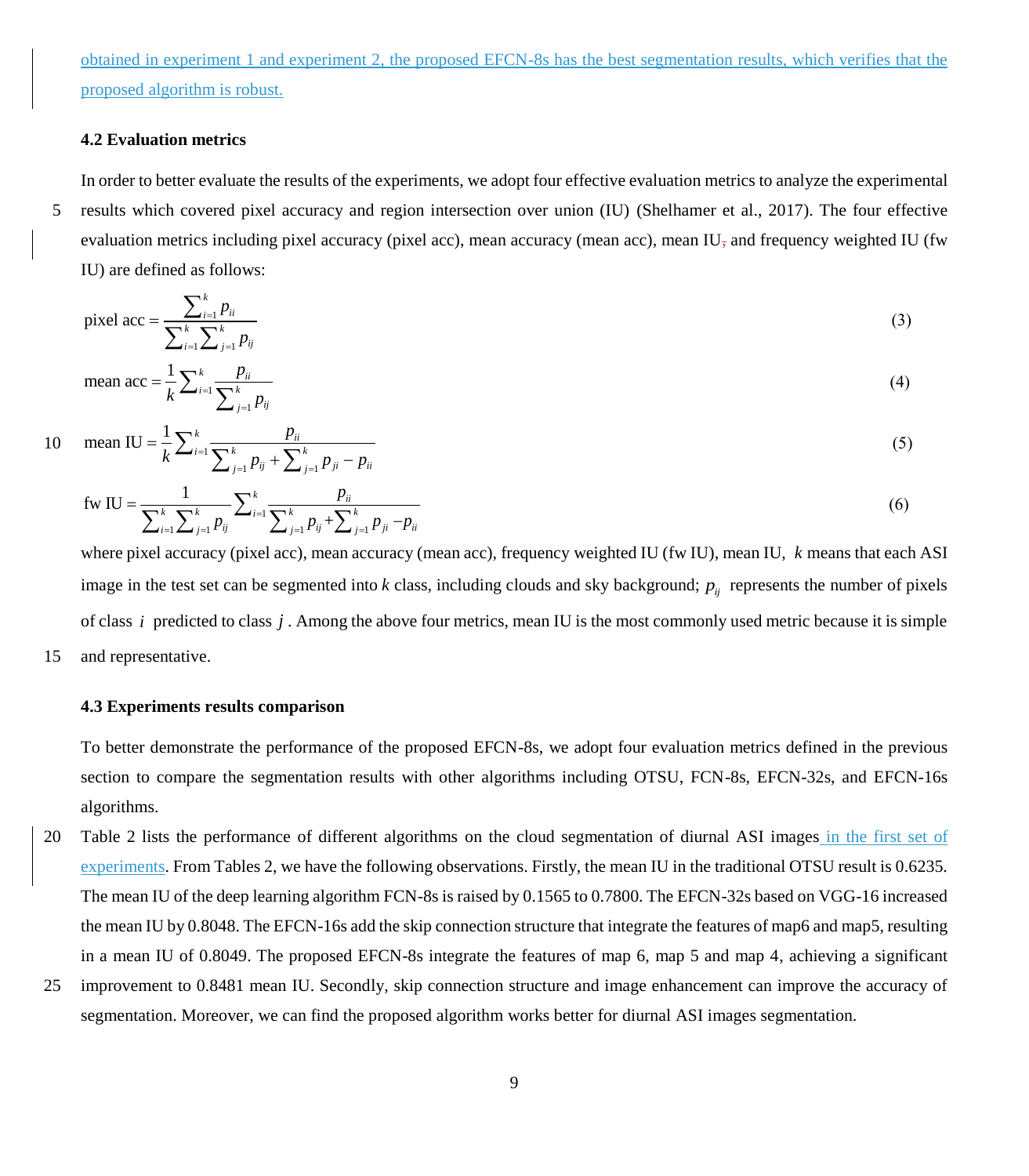Table 3 lists the performance of different algorithms on the cloud segmentation of nocturnal ASI images in the second set of experiments. For nocturnal ASI images, the proposed EFCN-8s demonstrates strong advantages. When compared with other algorithms, it shows an increase of 0.1673 in pixel acc compared with OTSU, an increase of 0.0206 in mean acc compared with FCN-8s, an increase of 0.0433 in mean IU compared with EFCN-32s, and an increase of 0.0158 in fw IU compared with

5 EFCN-16s.

Compared Table 2 and Table 3, we can get the following observations. Firstly, the traditional threshold algorithm OTSU has a better segmentation result on diurnal ASI images than nocturnal ASI images. Secondly, the deep learning algorithms include FCN-8s, EFCN-32s, EFCN-16s, and EFCN-8s, can extract the deep features of the ASI images and integrate multiple features. At the same time, due to the influence of sunlight, the nocturnal ASI images segmentation results are better than the diurnal

10 ASI images.

Table 4 lists the performance of different algorithms on the cloud segmentation of diurnal and nocturnal ASI images in the third set of experiments. Table 4 shows that the results obtained in the third set of experiments are consistent with the first and second set of experiments. The proposed EFCN-8s has the best segmentation results compared with the other four algorithms (OTSU, FCN-8s, EFCN-32s and EFCN-16s). The mean IU of the proposed EFCN-8s in experiment 3 increases by 0.0205

15 compared with experiment 1 and decreases by 0.0163 compared with experiment 2. This result verifies that the proposed EFCN-8s is robust.

## **5 Conclusions**

The cloud segmentation is a huge challenge for astronomical researchers today. This paper proposed a new automatic cloud segmentation algorithm EFCN-8s to segment cloud pixels from diurnal and nocturnal ASI images. The cloud images were

- 20 taken by ASI provided by the Key Laboratory of Optical Astronomy at the National Astronomical Observatories of CAS. We used the software LabelMe to semantically label the ASI images and created the ground truth. The proposed EFCN-8s was based on VGG-16 net. Histogram equalization enhances the intensity of the images, and the skip connection integrated the different features of the image together. The two operations including histogram equalization and the skip connection were applied to increase the segmentation performance.
- 25 To verify the performance of the proposed algorithm, we designed two three sets of experiments. In the first set of experiments, the proposed EFCN-8s was used to segment the diurnal ASI images. It could reduce the influence of the sun and a good segmentation result was obtained on the test set. In the second set of experiments, the EFCN-8s could extract multidimensional features for nighttime ASI images and also had good segmentation results. In the third set of experiments, the cloud pixels in the diurnal and nocturnal ASI images were segmented simultaneously. The results were consistent with the first and second
- 30 set of experiments which verified that the proposed EFCN-8s was robust. After that, the EFCN-8s was compared with other four algorithms including OUSU, FCN-8s, EFCN-32s, and EFCN-16s. To better verify the performance, we adopted four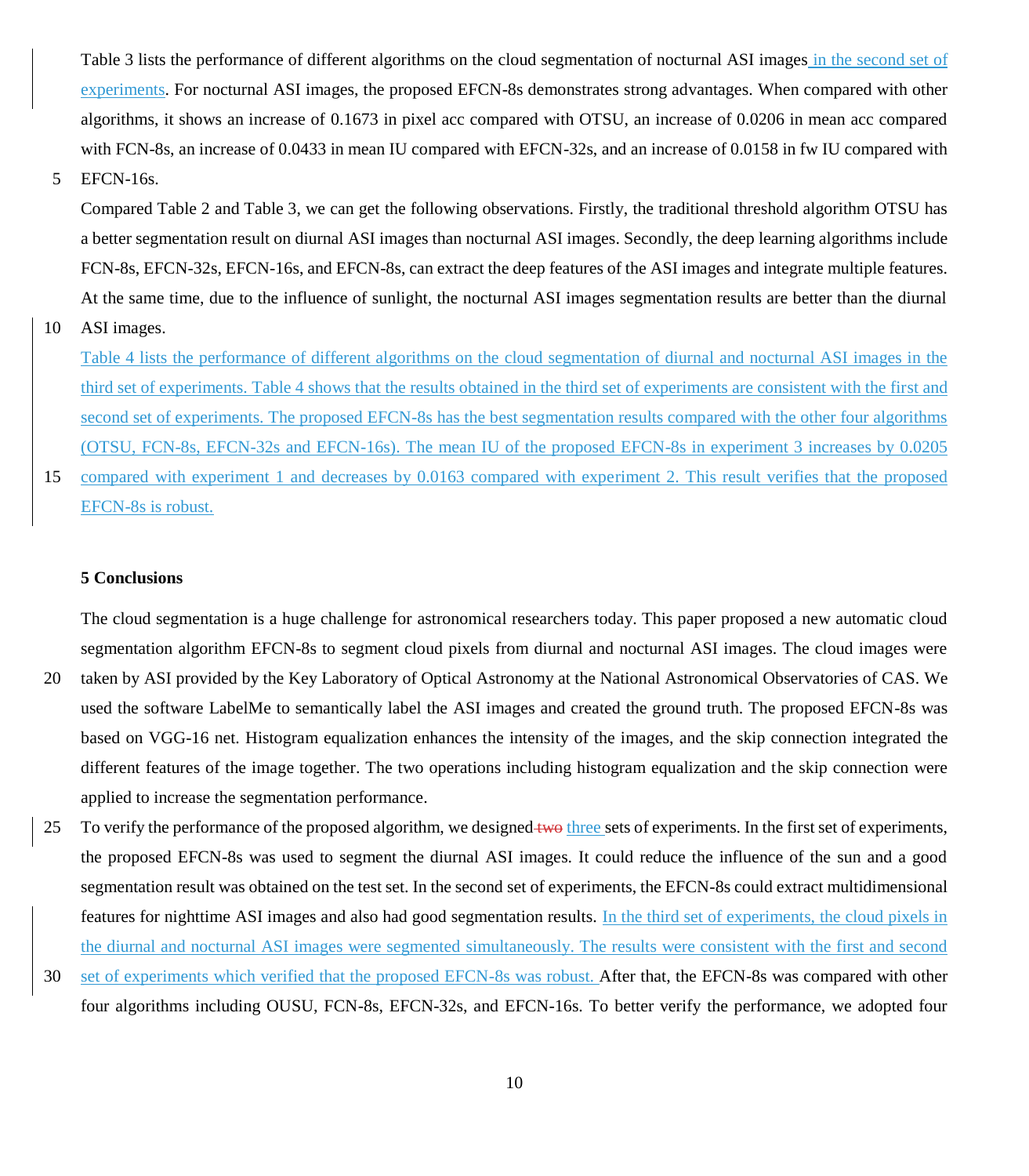evaluation metrics to measure the segmentation results. The results show that the EFCN-8s is much more accurate at cloud segmentation for diurnal and nocturnal ASI images than other four algorithms.

It should be noted that the EFCN-8s still has some limitations. Firstly, it can be seen from Table 1 and 2 that the EFCN-8s is better than diurnal ASI images for nocturnal ASI images segmentation. This may be due to interference from the sun. Secondly,

5 since the ground truth of the data set is manually labeled by us, it has some errors for the true values of cloud. In the next work, we will remove the interference of the sun at first, and use a more advanced approach to label the data sets.

## **References**

Aebi, C., Grobner, J., and Kampfer, N.: Cloud fraction determined by thermal infrared and visible all-sky cameras, Atmos. Meas. Tech., 11, 5549-5563, https://doi.org/10.5194/amt-11-5549-2018, 2018.

10 Calbo, J. and Sabburg, J.: Feature extraction from whole-sky ground-based images for cloud-type recognition, J. Atmos. Ocean. Tech., 25, 3-14, https://doi.org/10.1175/2007JTECHA959.1, 2008.

Calbo, J., Long, C. N., Gonzalez, J. A., Augustine, J., and McComiskey, A.: The thin border between cloud and aerosol: Sensitivity of several ground based observation techniques, Atmos. Res., 196, 248-260, https://doi.org/10.1016/j.atm osres.2017.06.010, 2017.

15 Cazorla, A., Olmo, F. J., and Alados-Arboledasl, L.: Development of a sky imager for cloud cover assessment, J. Opt. Soc. Am. A., 25, 29-39, https://doi.org/10.1364/JOSAA.25.000029, 2008.

Cheng, H. Y. and Lin, C. L.: Cloud detection in all-sky images via multi-scale neighborhood features and multiple supervised learning techniques, Atmos. Meas. Tech., 10, 199-208, https://doi.org/10.5194/amt-10-199-2017, 2017.

Dev, S., Lee, Y. H., and Winkler, S.: Color-based segmentation of sky/cloud images from ground-based cameras, IEEE J. Sel. 20 Top. Appl., 10, 231-242, https://doi.org/10.1109/JSTARS.2016.2558474, 2017.

Dev, S., Nautiyal, A., Lee, Y. H., and Winkler, S.: CloudSegNet: A Deep Network for Nychthemeron Cloud Image Segmentation, IEEE Geosci. Remote S., 2019.

Dev, S., Savoy, F. M., Lee, Y. H., and Winkler, S.: Nighttime sky/cloud image segmentation, 2017 IEEE International Coference on Image Processing, https://doi.org/10.1109/ICIP.2017.8296300, 2017.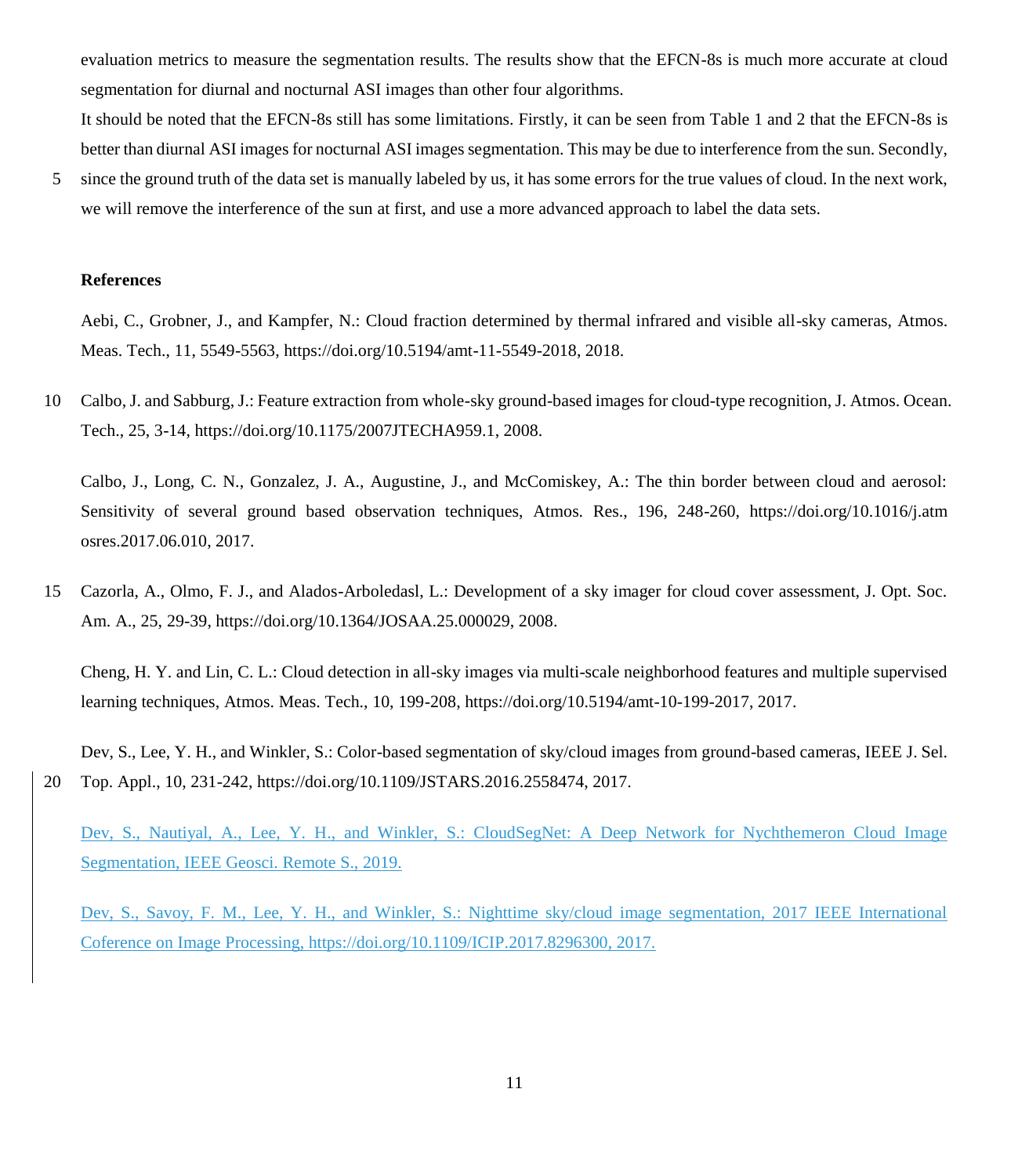Gacal, G. F. B., Antioquia, C., and Lagrosas, N.: Ground-based detection of nighttime clouds above Manila Observatory (14.64 degrees N, 121.07 degrees E) using a digital camera, Appl. Optics, 55, 6040-6045, https://doi.org/10.1364-/AO.55.006040, 2016.

Ghonima, M. S., Urquhart, B., Chow, C. W., Shields, J. E., Cazorla, A., and Kleissl, J.: A method for cloud detection and 5 opacity classification based on ground based sky imagery, Atmos. Meas. Tech., 5, 2881–2892, https://doi.org/10.5194/amt-5- 2881-2012, 2012.

Heinle, A., Macke, A., and Srivastav, A.: Automatic cloud classification of whole sky images, Atmos. Meas. Tech., 3, 557- 567, https://doi.org/10.5194/amt-3-557-2010, 2010.

Hinton, G. E. and Salakhutdinov, R. R.: Reducing the dimensionality of data with neural networks, Science, 313, 504-507, 10 https://doi.org/10.1126/science.1127647, 2006.

Jiao, L. C., Liang, M. M., Chen, H., Yang, S., Y., Liu, H. Y., and Cao, X. H.: Deep fully convolutional network-based spatial distribution prediction for hyperspectral image classification, IEEE T. Geosci. Remote, 55, 5585-5599, https://doi.org/10.1109/TGRS.2017.2710079, 2017.

Johnson, R.W., Hering, W. S., and Shields, J. E.: Automated visibility and cloud cover measurements with a solid-state imaging 15 system, University of California, San Diego, Scripps Institution of Oceanography, Marine Physical Laboratory, SIO89-7, GL-

TR-89-0061, 1989.

Klebe, D. I., Blatherwick, R. D., and Morris, V. R.: Ground-based all-sky mid-infrared and visible imagery for purposes of characterizing cloud properties, Atmos. Meas. Tech., 7, 637–645, https://doi.org/10.5194/amt-7-637-2014, 2014.

Krizhevsky, A., Sutskever, I., and Hinton, G. E.: Imagenet classification with deep convolutional neural networks, Commun. 20 Acm., 60, 84-90, https://doi.org/10.1145/3065386, 2017.

Kuji, M., Murasaki, A., Hori, M., and Shiobara, M.: Cloud fractions estimated from shipboard whole-sky camera and ceilometer observations between east Asia and Antarctica, J. Meteorol. Soc. Jpn., 96, 201-214, https://doi.org/10.2151/jmsj.2 018-025, 2018.

LeCun, Y., Boser, B., Denker, J. S., Henderson, D., Howard, R. E., Hubbard, W., and Jackel, L. D.: Backpropagation applied 25 to handwritten zip code recognition, Neural Comput., 11, 541-551, https://doi.org/10.1162/neco.1989.1.4.541,1989.

Li, Q. Y., Lu, W. T., and Yang, J.: A hybrid thresholding algorithm for cloud detection on ground-based color images, J. Atmos. Ocean. Tech., 28, 1286-1296, https://doi.org/10.1175/JTECH-D-11-00009.1, 2011.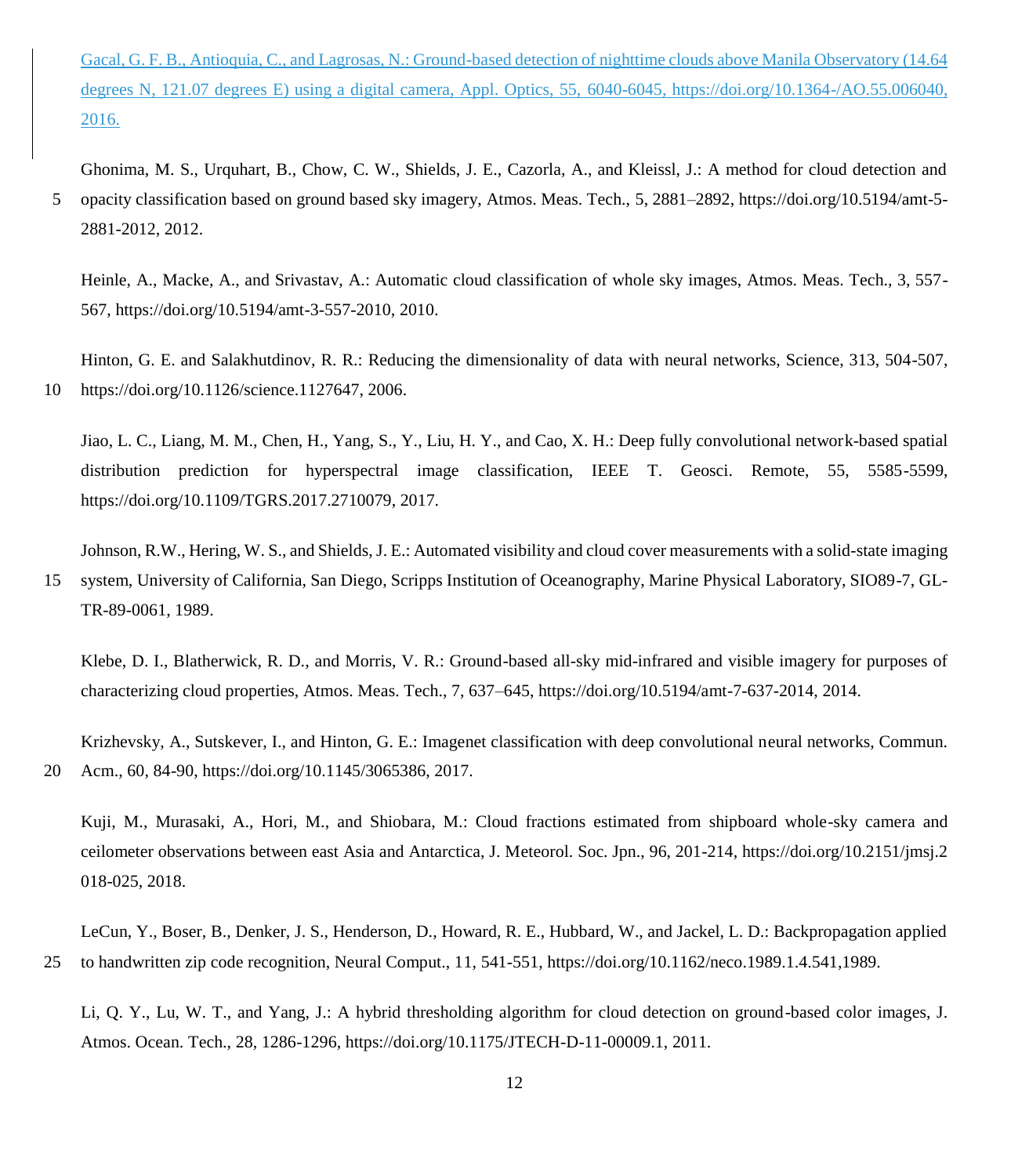Long, C. N. and Deluisi, J. J.: Development of an automated hemispheric sky imager for cloud fraction retrievals, in: Proc. 10th Symp. on meteorological observations and instrumentation, 11-16 January 1998, Phoenix, Arizona, USA 171-174,1998.

Long, C. N., Sabburg, J. M., Calbo, J., and Pages, D.: Retrieving cloud characteristics from ground-based daytime color allsky images, J. Atmos. Ocean. Tech., 23, 633-652, https://doi.org/ 10.1175/JTECH1875.1, 2006.

5 Lopez-Linares, K., Aranjuelo, N., Kabongo, L., Maclair, G., Lete, N., Ceresa, M., Garcia-Familiar, A., Macia, I., and Ballester, M. A. G.: Fully automatic detection and segmentation of abdominal aortic thrombus in post-operative CTA images using deep convolutional neural networks, Med. Image Anal., 46, 203-214, https://doi.org/10.1016/j.media.2018.03.010, 2018.

Neto, S. L. M., von Wangenheim, A., Pereira, E. B., and Comunello, E.: The use of euclidean geometric distance on rgb color space for the classification of sky and cloud patterns, J. Atmos. Ocean. Tech., 27, 1504-1517, https://doi.org/10.1175/2010J 10 TECHA1353.1, 2010.

Ning, F., Delhomme, D., LeCun, Y., Piano, F., Bottou, L., and Barbano, P. E., Toward automatic phenotyping of developing embryos from videos, IEEE T. Image Process., 14, 1360-1371, https://doi.org/10.1109/TIP.2005.852470, 2005.

Nugent, P. W., Shaw, J. A., and Piazzolla, S.: Infrared cloud imaging in support of Earth-space optical communication, Opt. Express, 17, 7862-7872, https://doi.org/ 10.1364/OE.17.007862, 2009.

15 Nugent, P. W., Shaw, J. A., and Pust, N. J.: Correcting for focal-plane-array temperature dependence in microbolometer infrared cameras lacking thermal stabilization, Opt. Eng., 52, https://doi.org/ 10.1117/1.OE.52.6.061304, 2013.

Otsu, N.: A Threshold Selection Method from Gray-Level Histograms, IEEE T. Syst. Man Cyb., 9, 62-66, https://doi.org/10.1109/TSMC.1979.4310076, 1979.

Peng, Z. Z., Yu, D. T., Huang, D., Heiser, J., Yoo, S., and Kalb, P.: 3D cloud detection and tracking system for solar forecast 20 using multiple sky imagers, Sol. Energy, 118, 496-519, https://doi.org/10.1016/j.solener.2015.05.037, 2015.

Roman, R., Cazorla, A., Toledano, C., Olmo, F. J., Cachorro, V. E., de Frutos, A., and Alados-Arboledas, L.: Cloud cover detection combining high dynamic range sky images and ceilometer measurements, Atmos. Res., 196, 224-236, https://doi.org/10.1016/j.atmosres.2017.06.006, 2017.

Shaw, J. A., Nugent, P. W., Pust, N. J., Thurairajah, b., and Mizutani, K.: Radiometric cloud imaging with an uncooled 25 microbolometer thermal infrared camera, Opt. Express, 13, 5807-5817, https://doi.org/10.1364/OPEX.13.005807, 2005.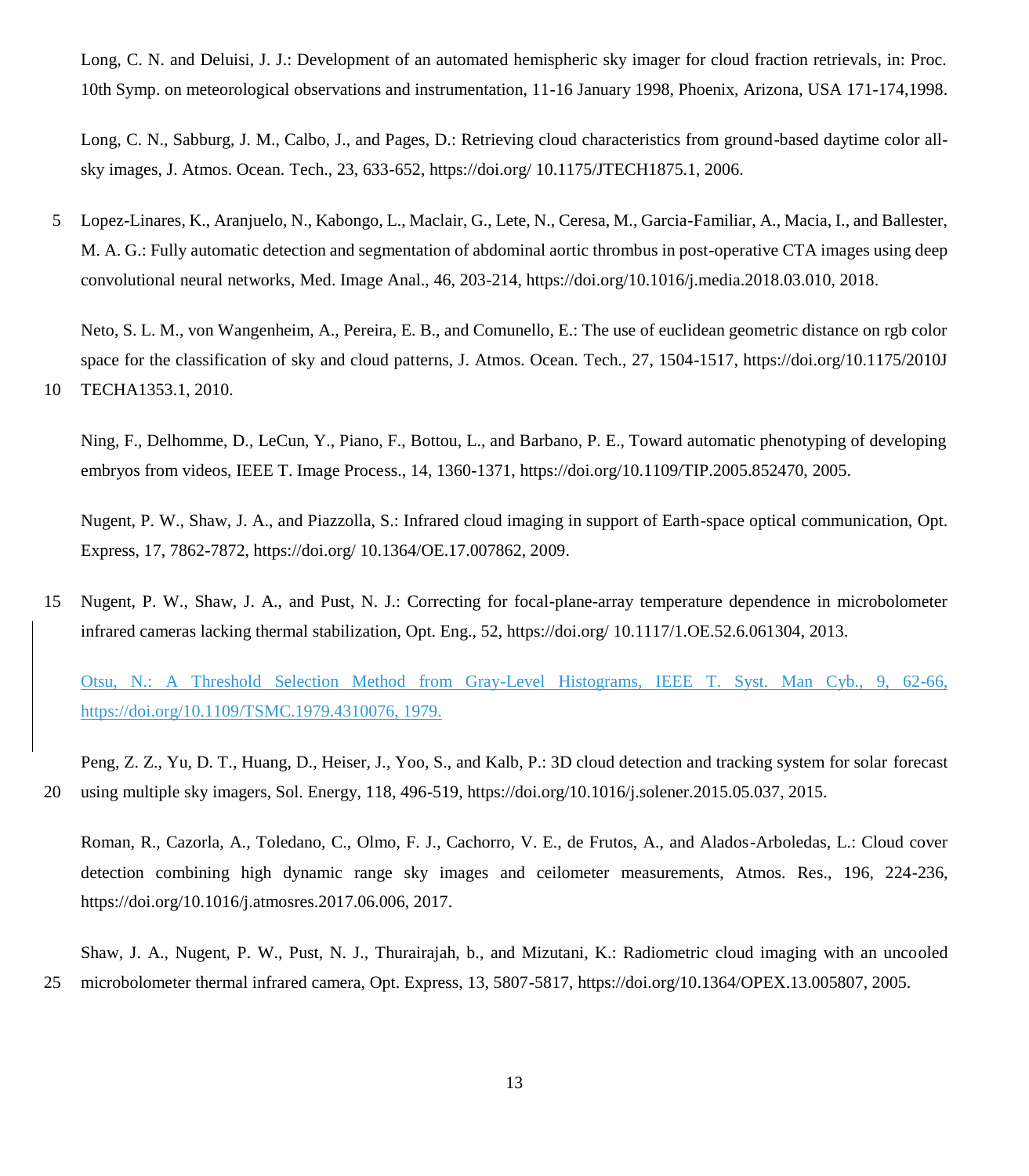Shelhamer, E., Long, J., and Darrell, T.: Fully convolutional networks for semantic segmentation, IEEE T. Pattern. Anal., 39, 640-651, https://doi.org/10.1109/TPAMI.2016.2572683, 2017.

Shi, C. Z., Wang, Y., Wang, C. H., and Xiao, B. H.: Ground-based cloud detection using graph model built upon superpixels, IEEE Geosci. Remote S., 14, 719-723, https://doi.org/ 10.1109/LGRS.2017.2676007, 2017.

5 Souza-Echer, M. P., Pereir-A, E. B., Bins, L. S., and Andrade, M.A.R.: A simple method for the assessment of the cloud cover state in high-latitude regions by a ground-based digital camera, J. Atmos. Ocean. Tech., 23, 437-447, https://doi.org/10.117 5/JTECH1833.1, 2006.

Stephens, G. L.: Cloud feedbacks in the climate system: a critical review, J. Climate, 18, 237-273, https://doi.org/10.117 5/JCLI-3243.1, 2005.

10 Sun, X. J., Gao, T. C., Zhai, D. L., Zhao, S. J., and Lian, J. G.: Whole sky infrared cloud measuring system based on the uncooled infrared focal plane array, Infrared and Laser Engineering, 37, 761-764, 2008.

Tapakis, R. and Charalambides, A. G.: Equipment and methodologies for cloud detection and classification: a review, Sol. Energy, 95, 392-430, https://doi.org/10.1016/j.solener.2012.11.015, 2013.

Thurairajah, B. and Shaw, J. A.: Cloud statistics measured with the infrared cloud imager (ICI), IEEE T. Geosci. Remote, 43, 15 2000-2007, https://doi.org/ 10.1109/TGRS.2005.853716, 2005.

Yang, J., Lu, W., Ma, Y., and Yao, W.: An automated cirrus cloud detection method for a ground-based cloud image, J. Atmos. Ocean. Tech., 29, 527–537, https://doi.org/10.1175/JTECH-D-11-00002.1, 2012.

Yang, J., Min, Q., Lu, W., Yao, W., Ma, Y., Du, J., Lu, T., and Liu, G.: An automated cloud detection method based on the green channel of total-sky visible images, Atmos. Meas. Tech., 8, 4671–4679, https://doi.org/10.5194/amt-8-4671-2015, 2015.

20 Yang, J., Min, Q. L., Lu, W. T., Ma, Y., Yao, W., Lu, T. S., Du, J., and Liu, G. Y.: A total sky cloud detection method using real clear sky background, Atmos. Meas. Tech., 9, 587–597, https://doi.org/10.5194/amt-9-587-2016, 2016.

Yang, J., Min, Q. L., Lu, W. T., Ma, Y., Yao, W., and Lu, T. S.: An RGB channel operation for removal of the difference of atmospheric scattering and its application on total sky cloud detection, Atmos. Meas. Tech.,10, 1191-1201, https://doi.org/10.5194/amt-10-1191-2017, 2017.

25 Yuan, Y. D., Chao, M., and Lo, Y. C.: Automatic skin lesion segmentation using deep fully convolutional networks with Jaccard distance, IEEE T. Med. Imaging, 36, 1876-1886, https://doi.org/10.1109/TMI.2017.2695227, 2017.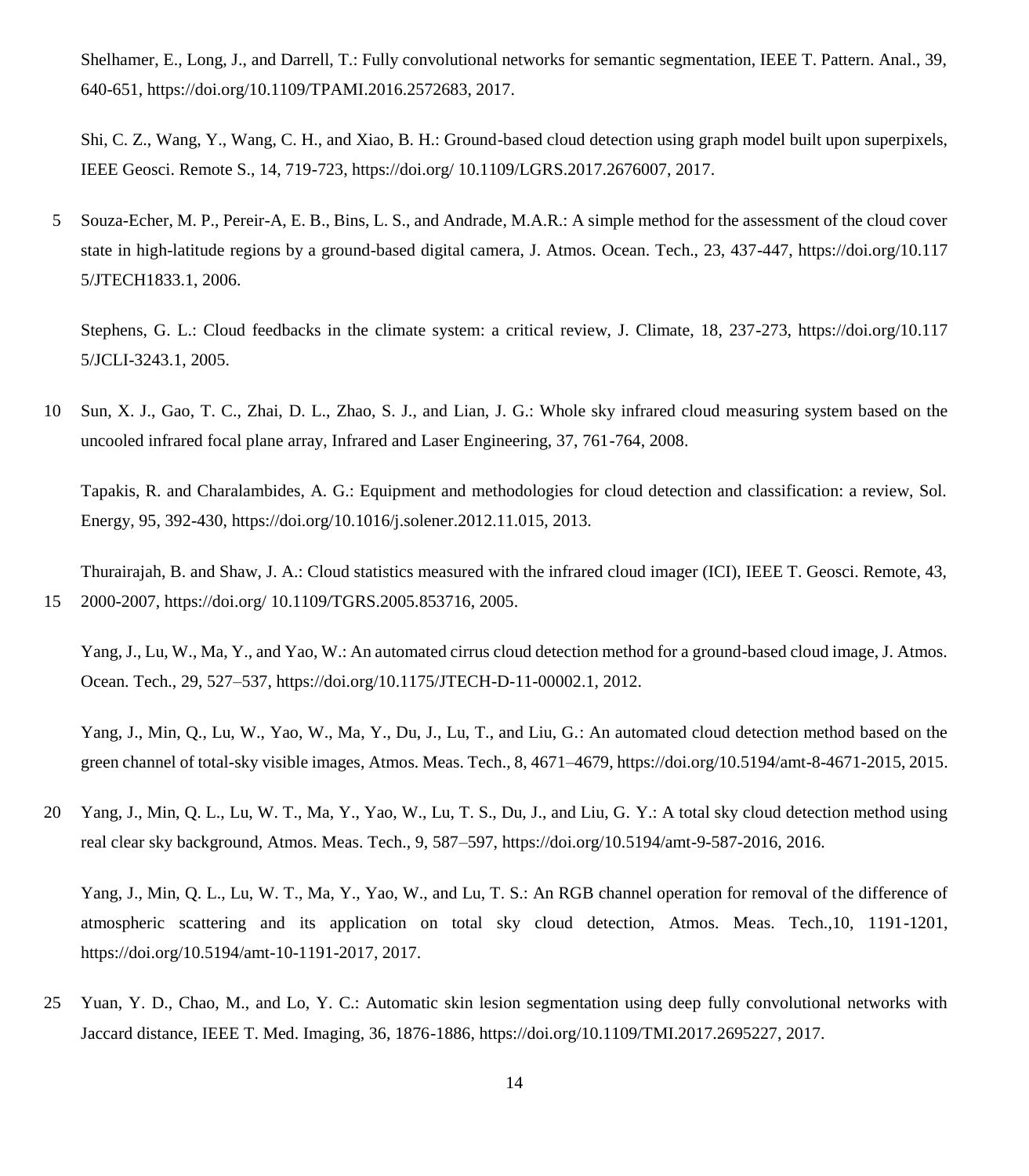Zeng, D. D. and Zhu, M.: Background subtraction using multiscale fully convolutional network, IEEE Access, 6, 16010-16021, https://doi.org/ 10.1109/ACCESS.2018.2817129, 2018.

Aman, A. A. and Bman, B. B.: The test article, J. Sci. Res., 12, 135–147, doi:10.1234/56789, 2015.

Aman, A. A., Cman, C., and Bman, B. B.: More test articles, J. Adv. Res., 35, 13–28, doi:10.2345/67890, 2014.

5



**(a) (b) (c) Figure 1: Device of ASI and ASI image. (a) device of ASI including a fisheye lens, an industrial camera and a clear glass cover, (b) original RGB color ASI image (2592×1728 pixels), (c) resized RGB color ASI image of (b) (1408×1408 pixels).**



10









15 **(c)**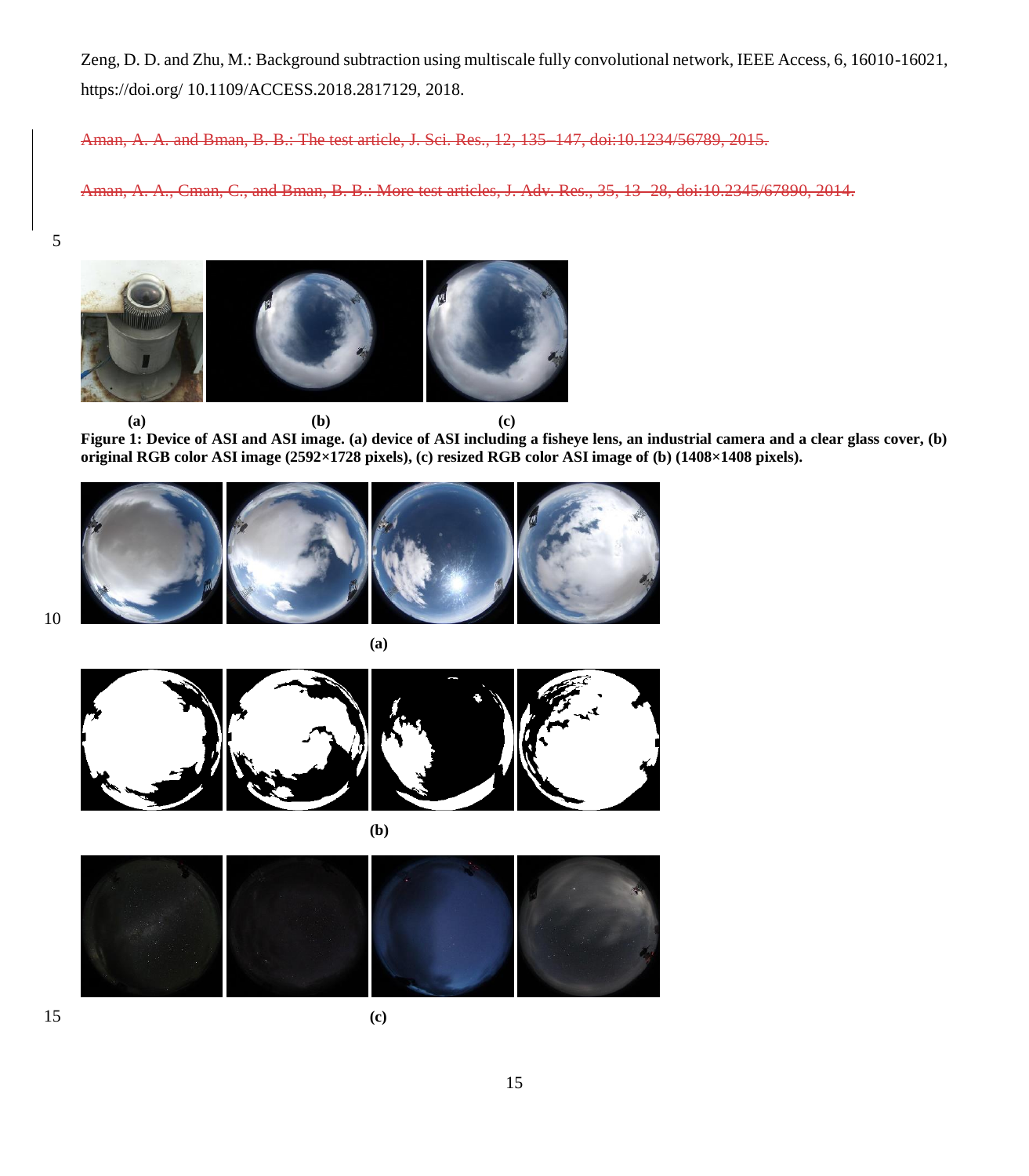

**Figure 2. Diurnal and nocturnal original RGB color ASI images in the data set and the corresponding ground truth of the ASI images. (a) diurnal original RGB color ASI images in the data set, (b) corresponding ground truth ASI images from (a), (c) nocturnal original RGB color ASI images in the data set, (d) corresponding ground truth of ASI images from (c).** 



**Figure 3. Basic components of FCN model including convolutional layers, pooling layers, activation functions and deconvolutional layers.**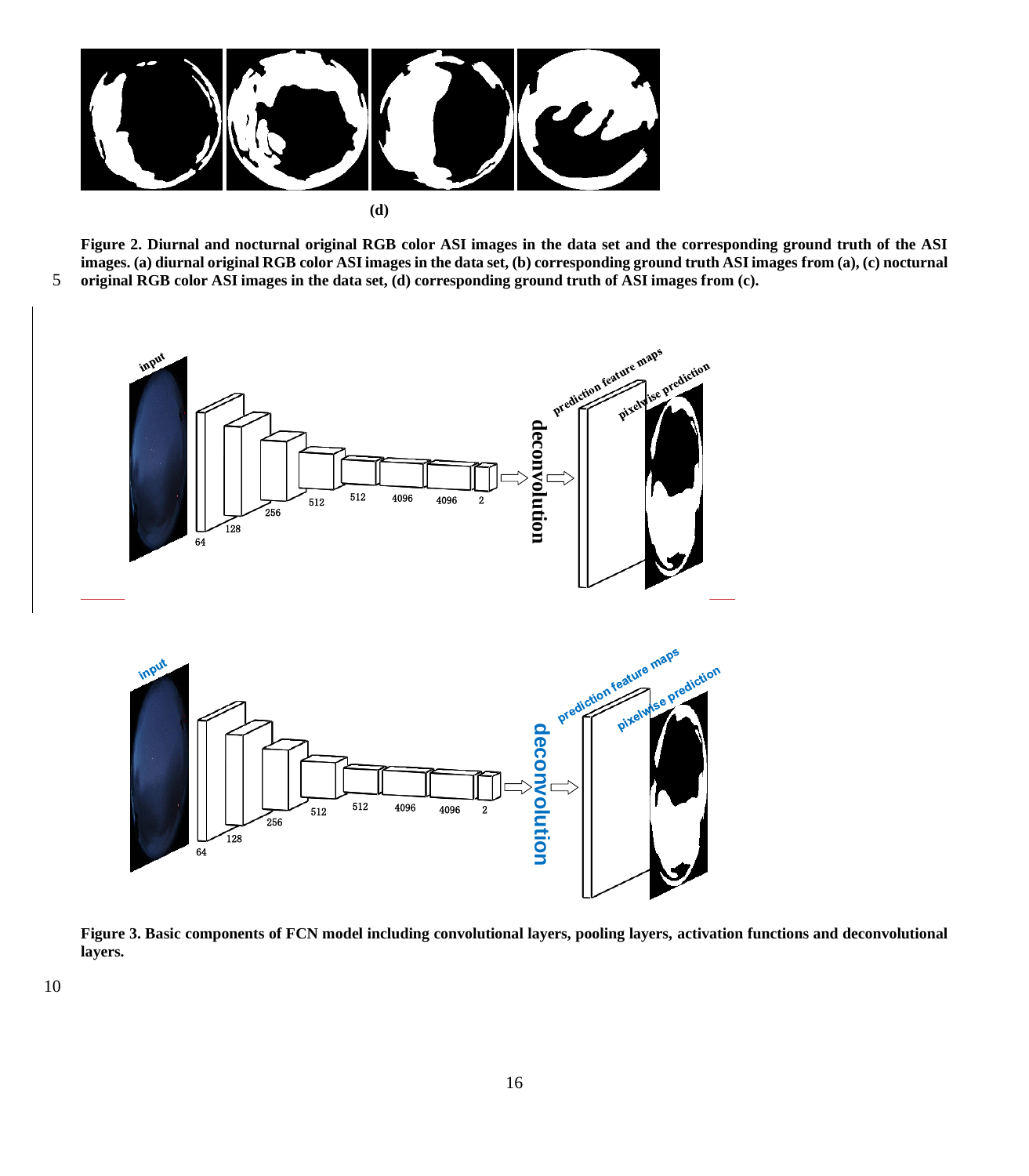

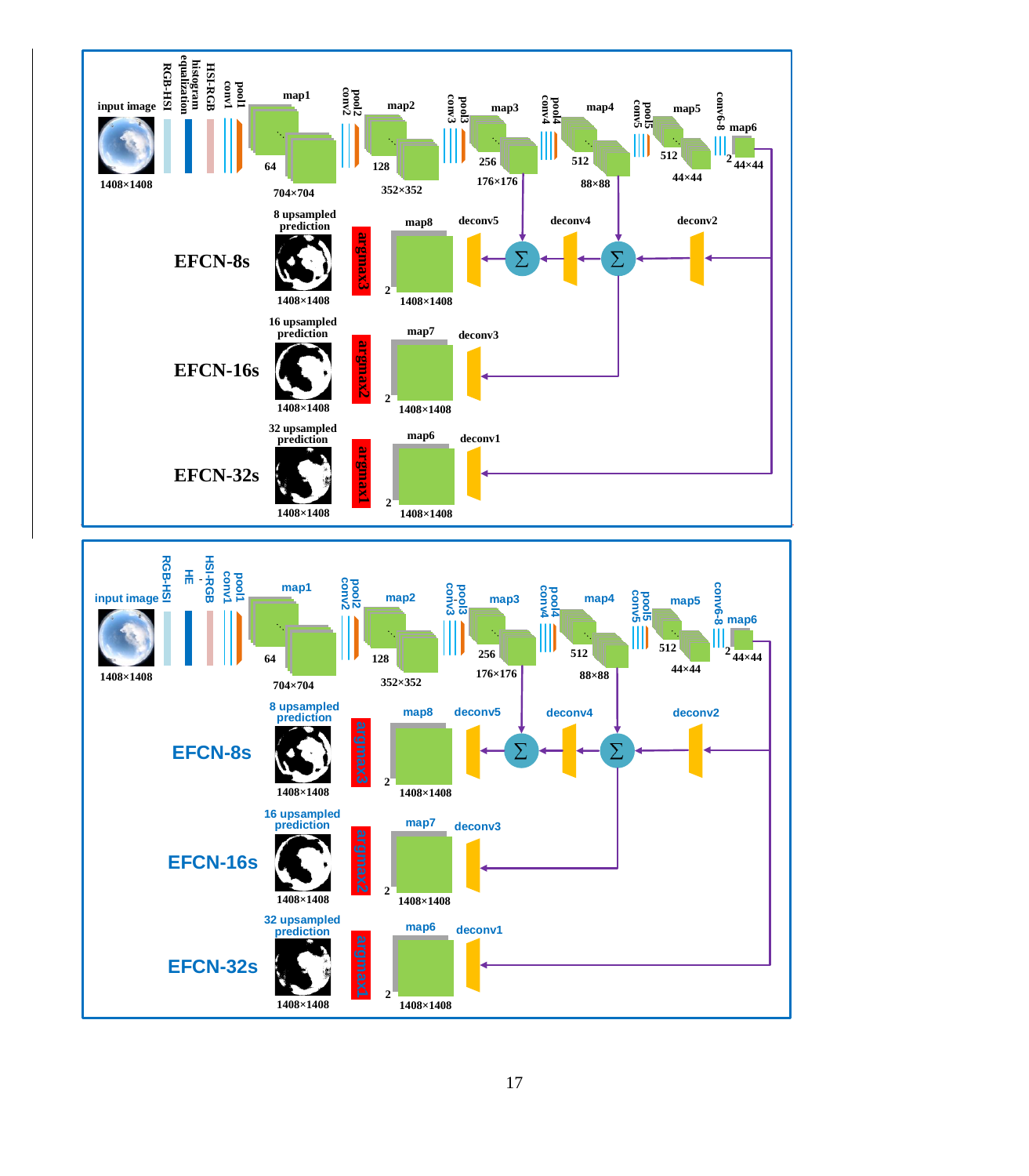**Figure 4. Detailed architecture of EFCN model including RGB-HSI layer, histogram equalization layer, HSI-RGB layer, convolutional layers, pooling layers, deconvolutional layers, skip connection, and activation functions.**



5 **Figure 5. Framework of the complete proposed automatic cloud segmentation based on EFCN-8s. (a) original diurnal ASI image from test set which is the input test image of the EFCN-8s, (b) enhanced diurnal ASI image using the histogram equalization, (c) diurnal cloud segmentation result using the trained EFCN-8s, (d) original nocturnal ASI image from test set which is the input test image of the EFCN-8s, (e) enhanced nocturnal ASI image using the histogram equalization, (f) nocturnal cloud segmentation result using the trained EFCN-8s.**

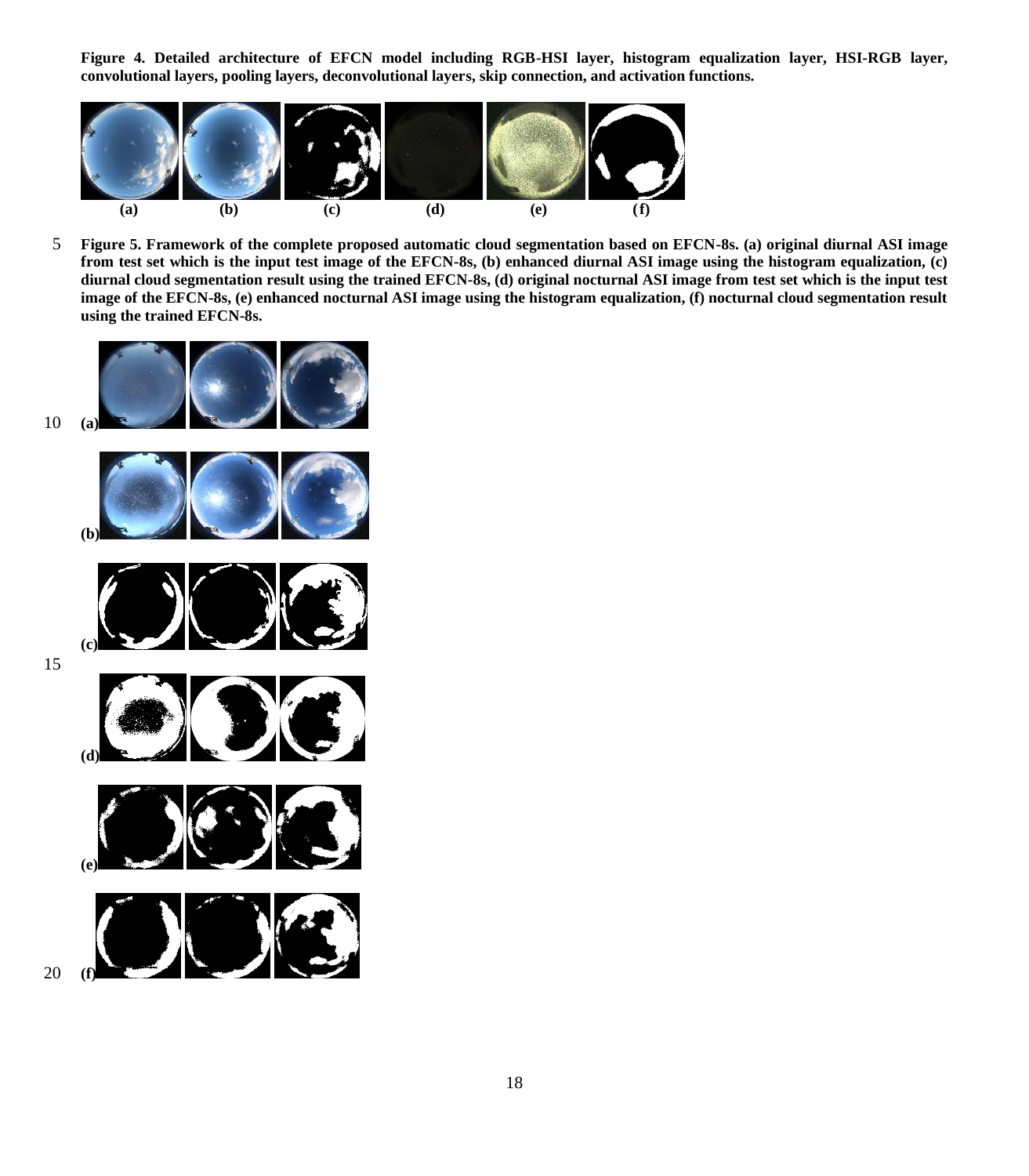

**Figure 6. Results of different cloud segmentation algorithms. (a) original diurnal ASI images, (b) enhanced diurnal ASI images, (c)**  ground truth of the corresponding ASI images in (a), (d) results of OTSU, (e) results of EFCN-32s, (f) results of EFCN-16s, (g) 5 **results of FCN-8s, (h) results of the proposed EFCN-8s.**

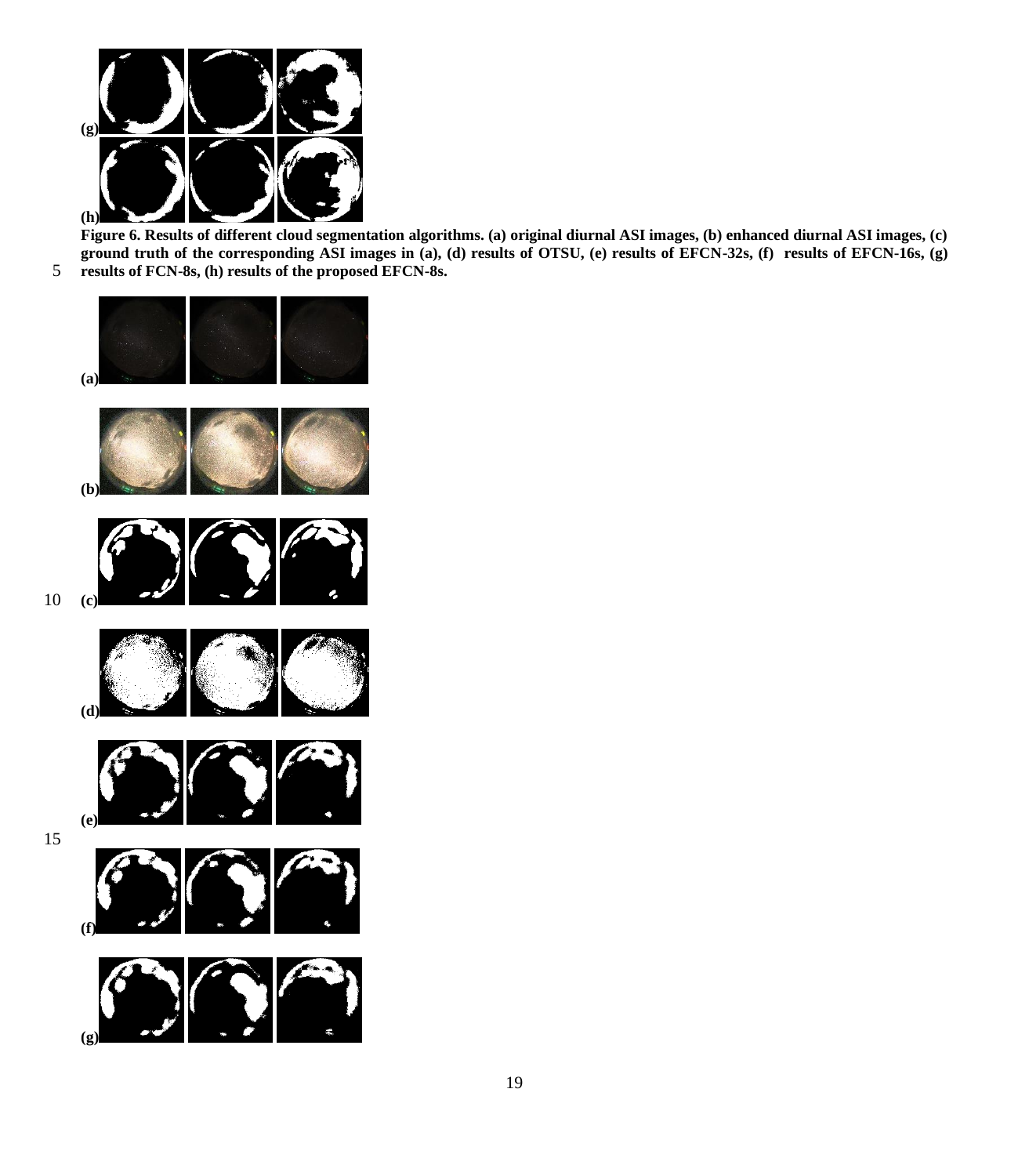

**Figure 7. Results of different cloud segmentation algorithms. (a) original nocturnal ASI images, (b) enhanced nocturnal ASI images, (c) ground truth of the corresponding ASI images in (a), (d) results of OTSU, (e) results of EFCN-32s, (f) results of EFCN-16s, (g)**  5 **results of FCN-8s, (h) results of the proposed EFCN-8s.** 



**(a) Results of different diurnal cloud segmentation algorithms. (1) Original diurnal ASI image, (2) ground truth of the corresponding ASI image in (1), (3) result of OTSU, (4) result of EFCN-32s, (5) result of EFCN-16s, (6) result of FCN-8s, (7) result of the proposed EFCN-8s.**



**(b) Results of different nocturnal cloud segmentation algorithms. (1) Original nocturnal ASI image, (2) ground truth of the corresponding ASI image in (1), (3) result of OTSU, (4) result of EFCN-32s, (5) result of EFCN-16s, (6) result of FCN-8s, (7) result of the proposed EFCN-8s.**

**Figure 8. Results of different diurnal and nocturnal cloud segmentation algorithms.**

15

**Table 1 Detailed parameters of the proposed EFCN-8s for segmenting cloud pixels from ASI images.**

| name           | kernel      | stride         | pad                      | output size                 |
|----------------|-------------|----------------|--------------------------|-----------------------------|
| imput input    |             |                |                          | $1408 \times 1408 \times 3$ |
| image          |             |                |                          |                             |
| <b>RGB-HSI</b> |             |                |                          | $1408 \times 1408 \times 3$ |
| HE             |             |                |                          | $1408 \times 1408 \times 3$ |
| <b>HSI-RGB</b> |             |                | $\overline{\phantom{0}}$ | $1408 \times 1408 \times 3$ |
| $conv1-1$      | $3\times3$  | 1              | Yes                      | 1408×1408×64                |
| $conv1-2$      | $3\times3$  | 1              | Yes                      | 1408×1408×64                |
| pool1          | $2\times2$  | $\overline{2}$ | No                       | 704×704×64                  |
| $conv2-1$      | $3\times3$  | $\mathbf{1}$   | Yes                      | 704×704×128                 |
| $conv2-2$      | $3\times3$  | 1              | Yes                      | 704×704×128                 |
| pool2          | $2\times 2$ | 2              | No                       | 352×352×128                 |
| $conv3-1$      | $3\times3$  | $\mathbf{1}$   | Yes                      | 352×352×256                 |
| $conv3-2$      | $3\times3$  | 1              | Yes                      | 352×352×256                 |
| $conv3-3$      | $3\times3$  | 1              | Yes                      | 352×352×256                 |
| pool3          | $2\times2$  | $\overline{2}$ | No                       | $176 \times 176 \times 256$ |
| $conv4-1$      | $3\times3$  | 1              | Yes                      | $176 \times 176 \times 512$ |
| $conv4-2$      | $3\times3$  | 1              | Yes                      | 176×176×512                 |
| $conv4-3$      | $3\times3$  | 1              | Yes                      | $176 \times 176 \times 512$ |
| pool4          | $2\times2$  | $\overline{2}$ | No                       | 88×88×512                   |
| conv5-1        | $3\times3$  | 1              | Yes                      | 88×88×512                   |